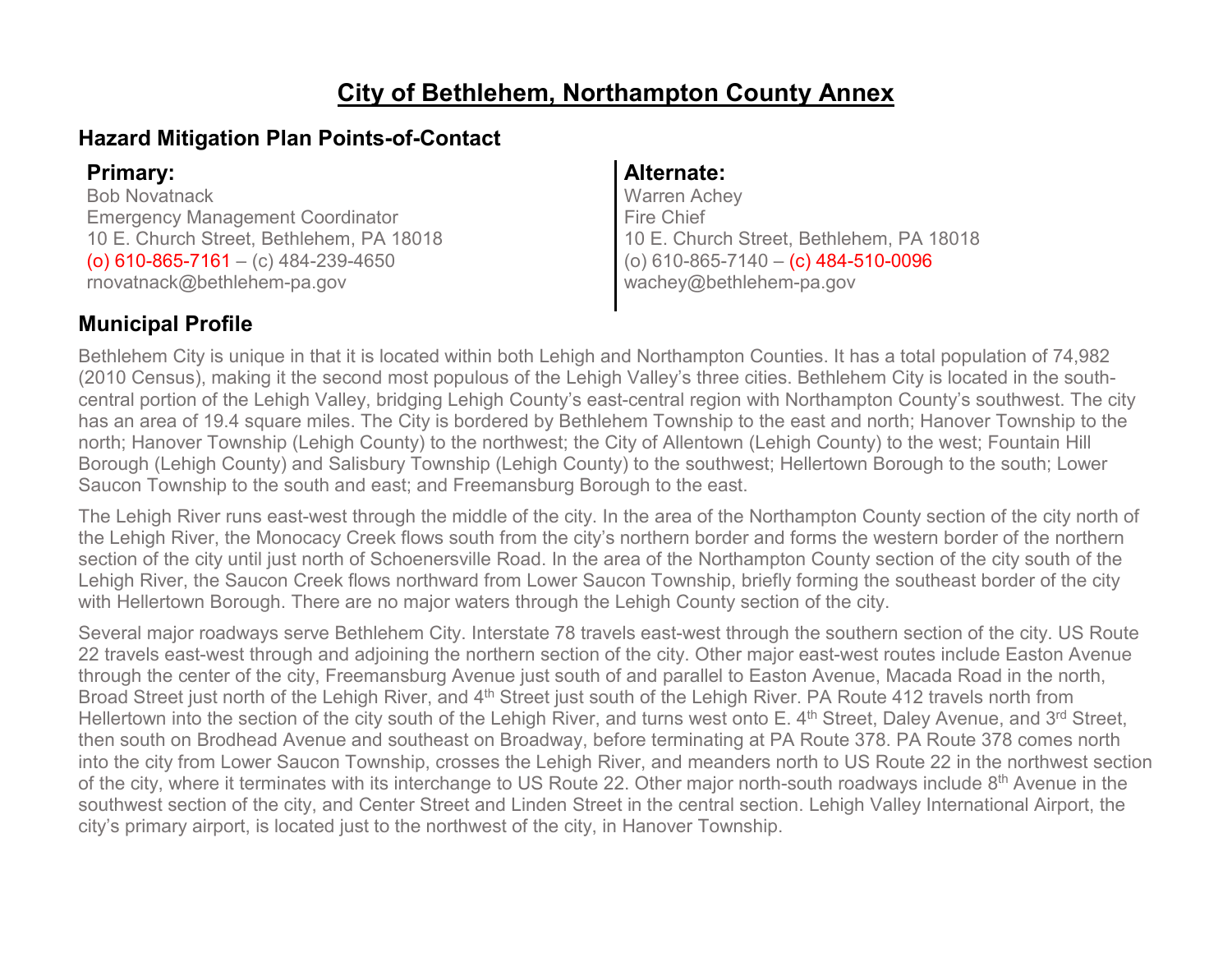#### **Municipal Participation**

1. Identify municipal stakeholders to be involved in the planning process such as, floodplain administrator, public works, emergency management, engineers, planners, etc., and include their specific role in the process.

| Craig Peiffer, Floodplain Manager<br>Role: Floodplain Administrator | Greg Cryde, Radio Shop Supervisor<br>Role: Radio / Technology |
|---------------------------------------------------------------------|---------------------------------------------------------------|
| Mike Al-Kahl, Director of Public Works                              | Ed Boscola, Director of Water and Sewer                       |
| <b>Role: Public Works</b>                                           | Role: Water                                                   |
| Bob Novatnack, Director of Emergency Management                     | Kristen Wenrich, Director of Health                           |
| Role: EMA                                                           | Role: Health                                                  |

2. Identify community stakeholders such as; neighborhood groups, religious groups, major employers / businesses, etc., that will be informed and / or involved in the planning process and describe how they will be involved.

Wind Creek Casino, Lehigh University, neighborhoods and churches

3. Describe how the public **will be engaged** in the current planning process examples, newsletters, social media, etc., **and how they were engaged** since the 2013 Hazard Mitigation Plan.

Email **Newsletters** Social Media

#### **Compliance with the National Flood Insurance Program (NFIP)**

| <b>Topic</b>                                                                                                                                      | Identify source of information, if<br>different from the one listed. | <b>Additional Comments</b>      |
|---------------------------------------------------------------------------------------------------------------------------------------------------|----------------------------------------------------------------------|---------------------------------|
| <b>1. Staff Resources</b>                                                                                                                         |                                                                      |                                 |
| Is the Community Floodplain Administrator (FPA) or NFIP Coordinator certified?                                                                    | <b>Community FPA</b>                                                 | No.                             |
| Is floodplain management an auxiliary function?                                                                                                   | <b>Community FPA</b>                                                 | Yes                             |
| Provide an explanation of NFIP administration services (e.g., permit review,<br>GGIS, education or outreach, inspections, engineering capability) | <b>Community FPA</b>                                                 | Permit Review, GIS, inspections |
| What are the barriers to running an effective NFIP program in the community, if<br>any?                                                           | <b>Community FPA</b>                                                 | Funds for community education.  |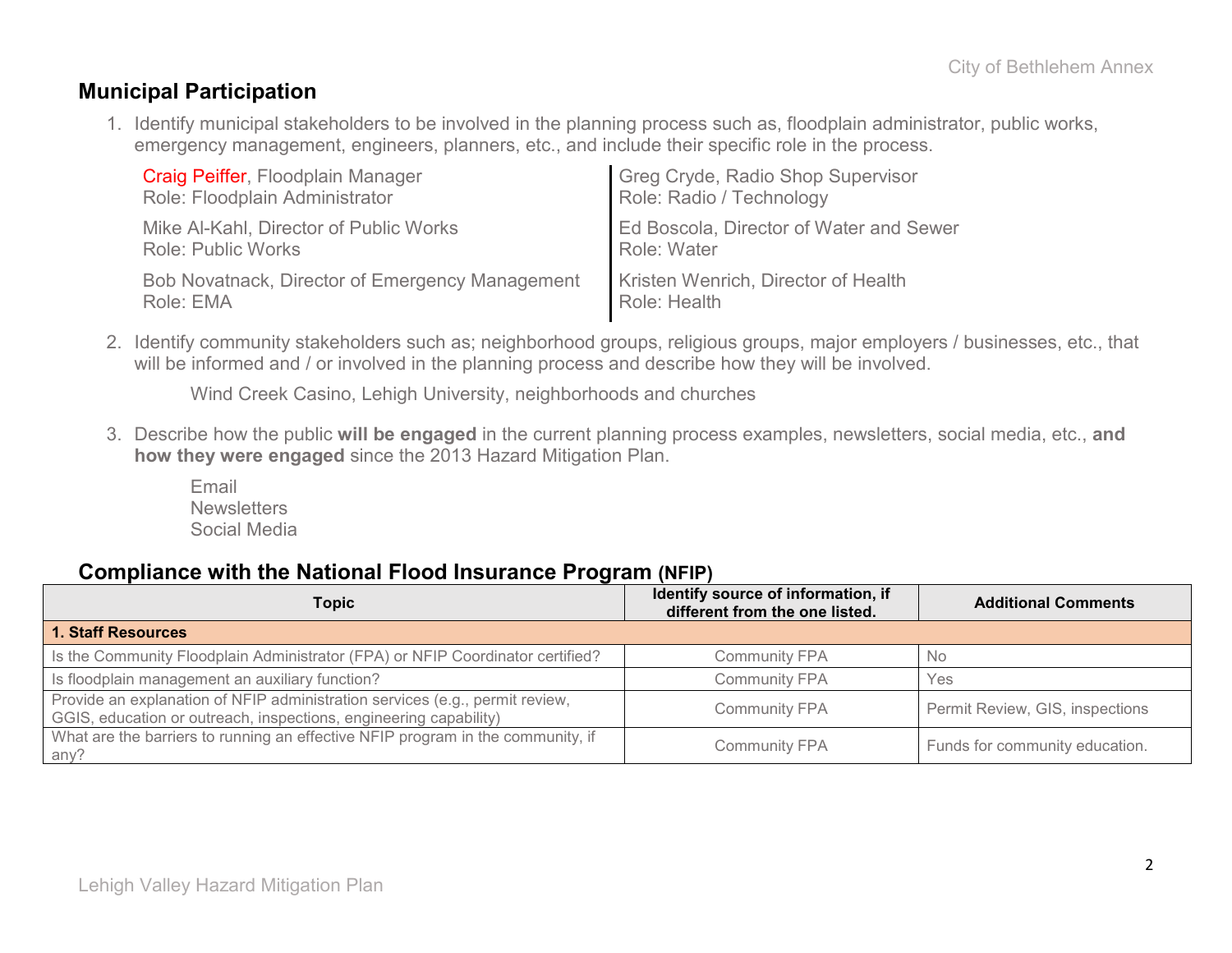# **Compliance with the National Flood Insurance Program (NFIP) –** *continued*

| <b>Topic</b>                                                                                                                                     | Identify source of information, if<br>different from the one listed.     | <b>Additional Comments</b>                                  |
|--------------------------------------------------------------------------------------------------------------------------------------------------|--------------------------------------------------------------------------|-------------------------------------------------------------|
| 2. Compliance History                                                                                                                            |                                                                          |                                                             |
| Is the community in good standing with the NFIP?                                                                                                 | State NFIP Coordinator, FEMA NFIP<br>Specialist, or community records    | Yes                                                         |
| Are there any outstanding compliance issues (i.e., current violations)?                                                                          |                                                                          | <b>No</b>                                                   |
| When was the most recent Community Assistance Visits (CAV) or Community<br>Assistance Contact (CAC)?                                             |                                                                          | 2016                                                        |
| Is a CAV or CAC scheduled or needed?                                                                                                             |                                                                          | <b>No</b>                                                   |
| 3. Regulation                                                                                                                                    |                                                                          |                                                             |
| When did the community enter the NFIP?                                                                                                           | <b>NFIP Community Status Book</b>                                        | ??                                                          |
| Are the Flood Insurance Rate Maps (FIRMs) digital or paper? How are residents<br>assisted with mapping?                                          | <b>Community FPA</b>                                                     | <b>Both</b>                                                 |
| Do floodplain regulations meet or exceed FEMA or State minimum requirements?<br>If so, in what ways?                                             | <b>Community FPA</b>                                                     | Exceed                                                      |
| Describe the permitting process                                                                                                                  | Community FPA, State, FEMA NFIP                                          | Application completion, engineering<br>review, inspections. |
| <b>4. Insurance Summary</b>                                                                                                                      |                                                                          |                                                             |
| How many NFIP policies are in the community?<br>What is the total premium and coverage?                                                          | State NFIP Coordinator or<br><b>FEMA NFIP Specialist</b>                 | $\overline{?}$                                              |
| How many claims have been paid in the community? What is the total amount of<br>paid claims? How many substantial damage claims have there been? | FEMA NFIP or Insurance Specialist                                        | Unknown                                                     |
| How many structures are exposed to flood risk within the community?                                                                              | <b>Community FPA or GIS Analyst</b>                                      | Unknown                                                     |
| Describe any areas of flood risk with limited NFIP policy coverage                                                                               | Community FPA or FEMA Insurance<br>Specialist                            | None                                                        |
| 5. Community Rating System (CRS)                                                                                                                 |                                                                          |                                                             |
| Does the community participate in CRS?                                                                                                           | Community FPA, State, or FEMA NFIP                                       | No                                                          |
| If so, what is the community's CRS Class Ranking?                                                                                                | Flood Insurance Manual<br>(http://www.fema.gov/floodinsurancemanual.gov) | N/A                                                         |
| What categories and activities provide CRS points and how can the Class be<br>improved?                                                          |                                                                          | N/A                                                         |
| Does the plan include CRS planning requirements?                                                                                                 | Community FPA, FEMA CRS<br>Coordinator, or ISO representative            | N/A                                                         |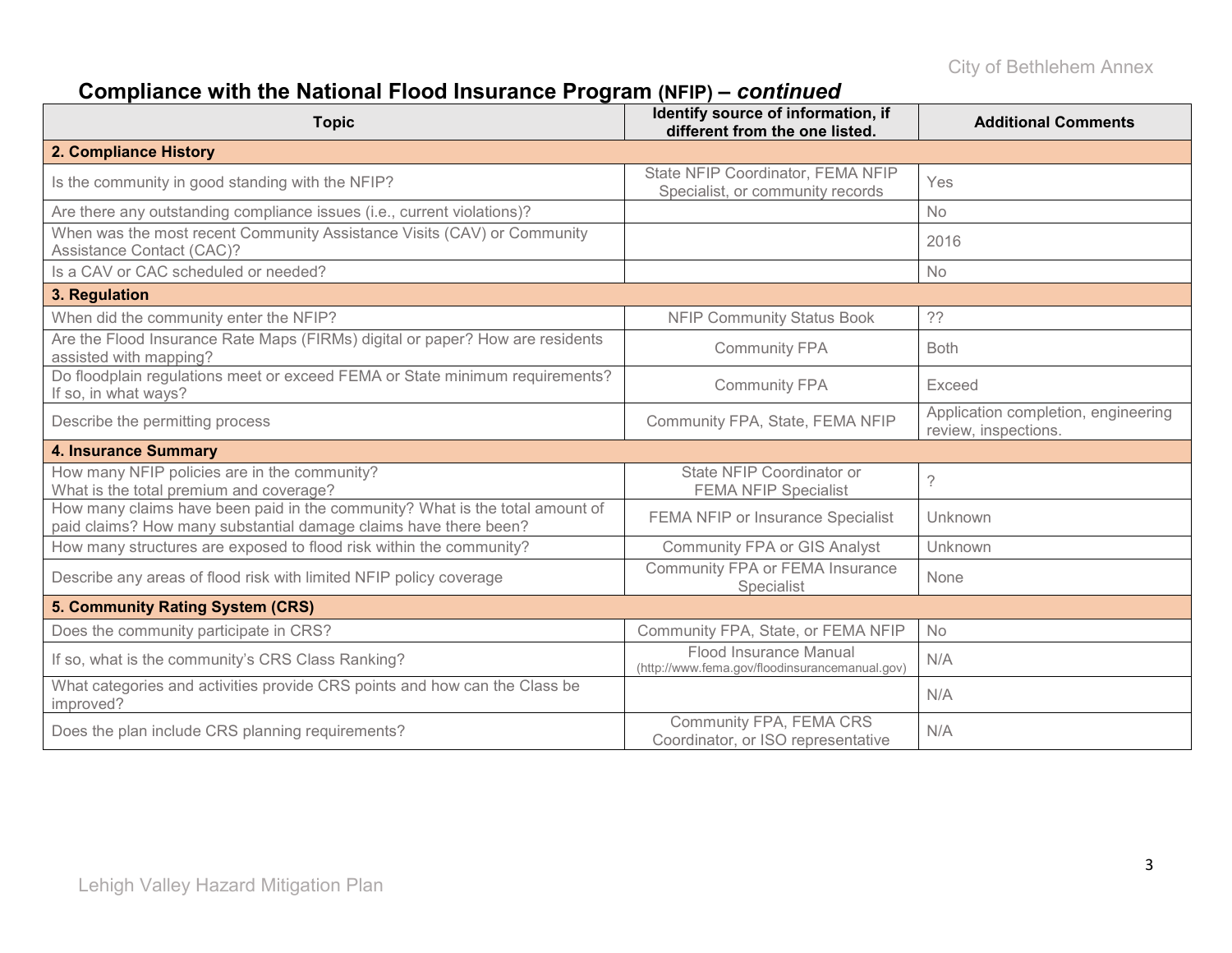#### **Community Assets**

Community assets are defined to include anything that is important to the character as well as the function of a community, and can be described in four categories, they are; people, economy, natural environment and built environment. Please identify the community assets and location under each category.

#### **1. People**

 Concentrations of vulnerable populations such as the elderly, physically or mentally disabled, non-English speaking, and the medically or chemically dependent.

Students (K through College) Assisted Living Facilities Group Homes Three Bethlehem Housing Authority (BHA) Communities

 Types of visiting populations where large numbers of people are concentrated such as visitors for special events and students.

Wind Creek Casino guests College visitors **Artsquest** Historic Bethlehem

#### **2. Economy**

Major employers, primary economic sectors such as agriculture and commercial centers where losses would have a severe impact on the community.

LVIP PARK, Wind Creek Casino, Just Born, Lehigh University, LVHC Muhlenberg

#### **3. Natural Environment**

Those areas / features that can provide protective functions that reduce the magnitude of hazard events such as, wetlands or riparian areas, and other environmental features important to protect.

None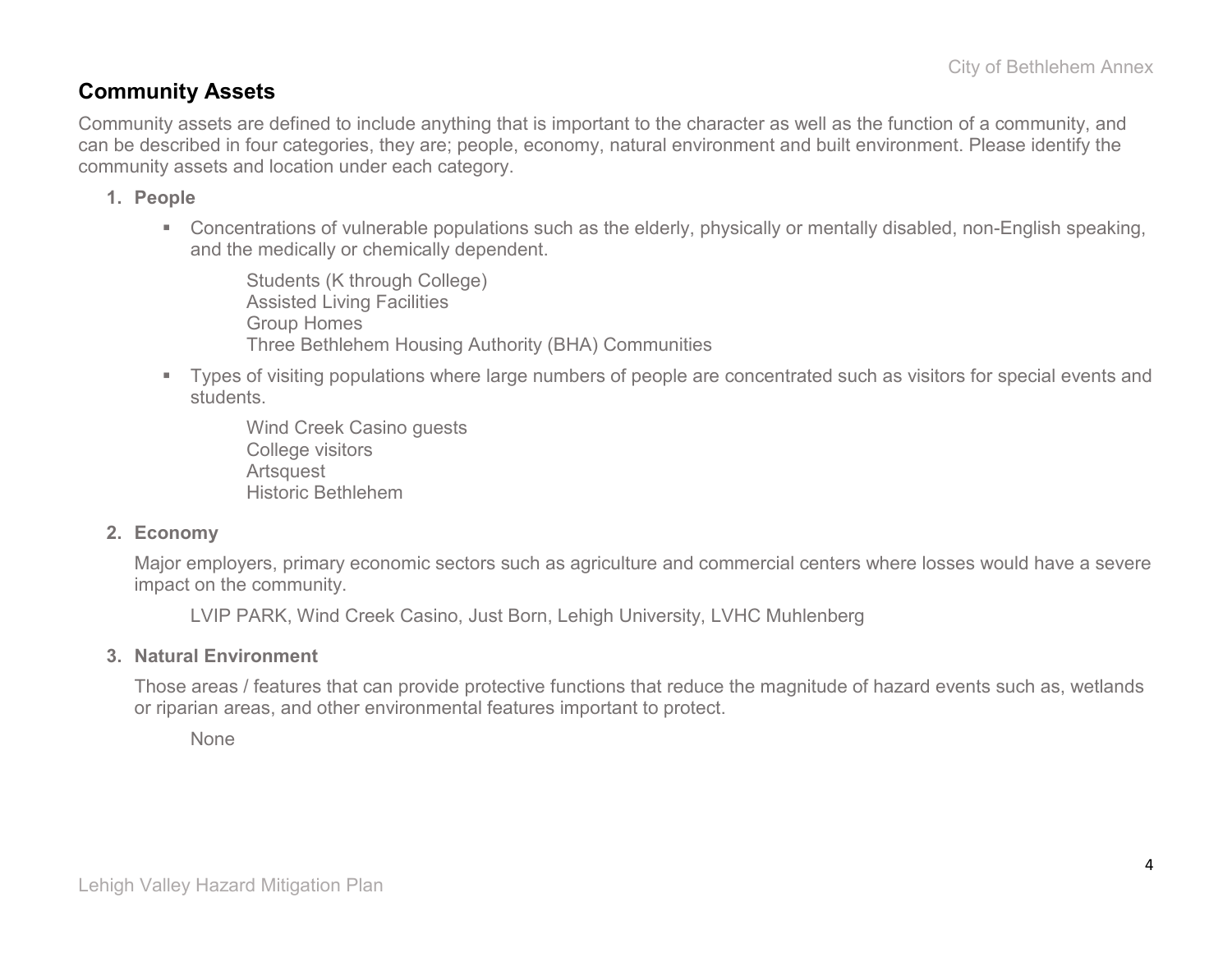#### **Community Assets –** *continued*

- **4. Built Environment**
	- Existing structures such as, concentrations of buildings that may be more vulnerable to hazards based on location, age, construction type and / or condition of use.

Historic Moravian Industrial Quarter Older residential neighborhoods South Bethlehem

**Infrastructure systems such as water and wastewater facilities, power utilities, transportation systems,** communication systems, energy pipelines and storage.

| <b>Wastewater Treatment Plant</b> | <b>SCADA System</b>                            |
|-----------------------------------|------------------------------------------------|
| <b>Water Treatment Facilities</b> | Radio System                                   |
| <b>Railroad Network</b>           | Water Authority properties outside of the city |

 High potential loss facilities such as, dams, locations that house hazardous materials, military and / or civilian defense installations.

Several facilities throughout the city with hazmat

- Critical facilities such as, hospitals, medical facilities, police and fires stations, emergency operations centers, shelters, schools and airports / heliports.
	- 1 major hospital (Lehigh Valley Health Network Muhlenberg) Police, Fire, EMS facilities **Schools** Numerous doctors' offices throughout the city affiliated with Lehigh Valley Health Network and St. Luke's Health Network Radio facilities
- Cultural / historical resources such as, museums, parks, stadiums, etc.

Smithsonian Museum of Industrial History Historic Moravian area Artsquest Steelstacks Campus Wind Creek Casino & Resort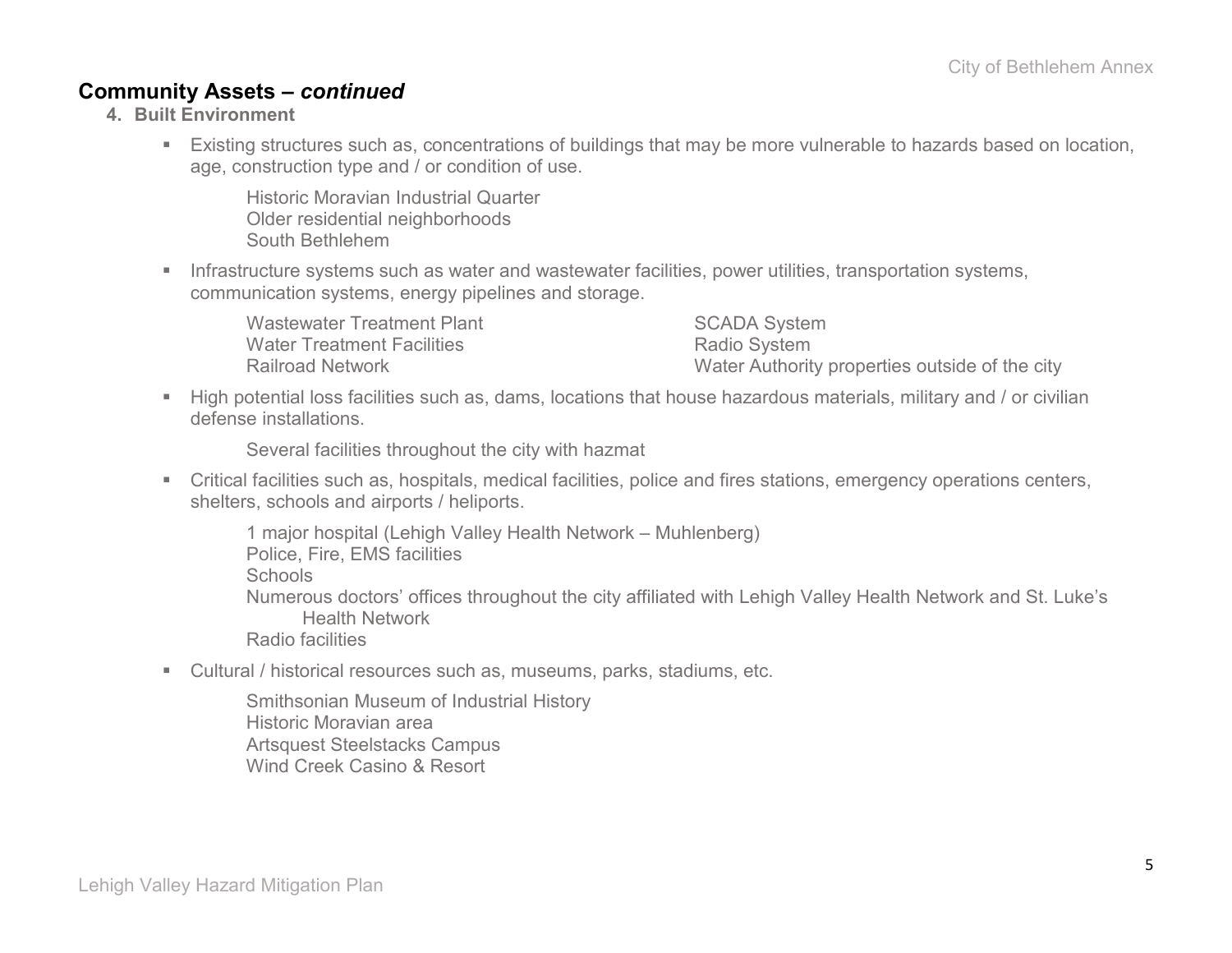# **Capability Assessment**

|                 |                                                                                     |                   | <b>Status</b>                                         | <b>Hazard Loss</b>   |                                              | <b>Effect on</b>                                       | Has the 2013<br><b>Change since</b>    |                                                                                                  | How can                                                                    |                                      |
|-----------------|-------------------------------------------------------------------------------------|-------------------|-------------------------------------------------------|----------------------|----------------------------------------------|--------------------------------------------------------|----------------------------------------|--------------------------------------------------------------------------------------------------|----------------------------------------------------------------------------|--------------------------------------|
| Capability      | $\checkmark$ Regulatory<br>Tools<br>$\checkmark$<br><b>Programs</b><br>$\checkmark$ | Place<br>$\equiv$ | <b>Date</b><br><b>Adopted</b><br>or<br><b>Updated</b> | Development<br>Under | Department /<br><b>Agency</b><br>Responsible | <b>Reduction:</b><br>-Supports<br>-Neutral<br>-Hinders | 2013 Plan?<br>+ Positive<br>- Negative | Plan been<br>integrated<br>into the<br><b>Regulatory</b><br><b>Tool/Program</b><br>? If so, how? | these<br>capabilities<br>be expanded<br>and improved<br>to reduce<br>risk? | <b>Additional</b><br><b>Comments</b> |
|                 | Comprehensive Plan                                                                  | $\times$          |                                                       |                      |                                              |                                                        |                                        |                                                                                                  |                                                                            |                                      |
|                 | Capital Improvement Plan                                                            | $\times$          |                                                       |                      |                                              |                                                        |                                        |                                                                                                  |                                                                            |                                      |
|                 | Economic Development Plan                                                           | $\times$          |                                                       |                      |                                              |                                                        |                                        |                                                                                                  |                                                                            |                                      |
|                 | <b>Continuity of Operations Plan</b>                                                |                   |                                                       | X                    | Emergency<br>Management<br>Agency            | S                                                      | $+$                                    |                                                                                                  | Create and<br>adopt plan.                                                  |                                      |
| Regulatory      | Stormwater Management Plan /<br>Ordinance                                           | $\times$          |                                                       |                      |                                              |                                                        |                                        |                                                                                                  |                                                                            |                                      |
|                 | Open Space Management Plan<br>(or Parks/Rec., Greenways Plan)                       | $\times$          |                                                       |                      |                                              |                                                        |                                        |                                                                                                  |                                                                            |                                      |
| oð              | Natural Resource Protection Plan                                                    |                   |                                                       | $\times$             |                                              |                                                        | $+$                                    |                                                                                                  | Create and<br>adopt plan.                                                  |                                      |
| <b>Planning</b> | <b>Transportation Plan</b>                                                          |                   |                                                       | $\times$             | Emergency<br>Management<br>Agency            | S                                                      | $+$                                    |                                                                                                  | Create and<br>adopt plan.                                                  |                                      |
|                 | <b>Historic Preservation Plan</b>                                                   | $\times$          |                                                       |                      |                                              |                                                        |                                        |                                                                                                  |                                                                            |                                      |
| $\div$          | Floodplain Management Plan                                                          | $\times$          |                                                       |                      |                                              |                                                        |                                        |                                                                                                  |                                                                            |                                      |
|                 | <b>Farmland Preservation</b>                                                        |                   |                                                       |                      |                                              |                                                        |                                        |                                                                                                  |                                                                            |                                      |
|                 | <b>Evacuation Plan</b>                                                              |                   |                                                       | $\times$             | Emergency<br>Management<br>Agency            | S                                                      | $+$                                    |                                                                                                  | Create and<br>adopt plan.                                                  |                                      |
|                 | <b>Disaster Recovery Plan</b>                                                       |                   |                                                       | X                    | Emergency<br>Management<br>Agency            | $\mathbb S$                                            | $+$                                    |                                                                                                  | Create and<br>adopt plan.                                                  |                                      |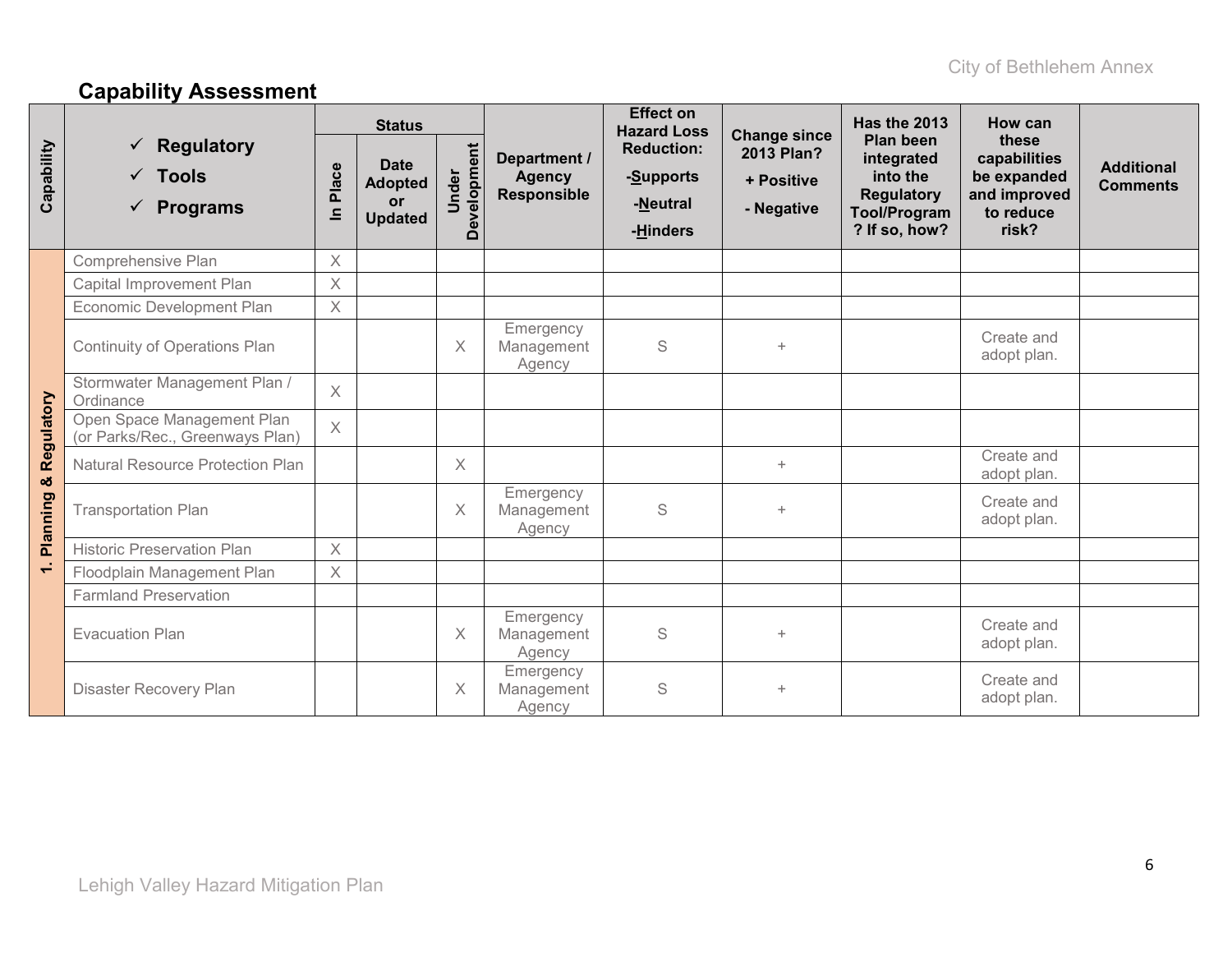|                          | <b>Status</b>                                                                | <b>Effect on</b> |                                                       | <b>Has the 2013</b>  | How can                                      |                                                                              |                                                               |                                                                                                  |                                                                            |                                      |
|--------------------------|------------------------------------------------------------------------------|------------------|-------------------------------------------------------|----------------------|----------------------------------------------|------------------------------------------------------------------------------|---------------------------------------------------------------|--------------------------------------------------------------------------------------------------|----------------------------------------------------------------------------|--------------------------------------|
| Capability               | <b>Regulatory</b><br>$\sqrt{ }$<br>$\sqrt{ }$ Tools<br>$\checkmark$ Programs | Place<br>드       | <b>Date</b><br><b>Adopted</b><br>or<br><b>Updated</b> | Under<br>Development | Department /<br><b>Agency</b><br>Responsible | <b>Hazard Loss</b><br><b>Reduction:</b><br>-Supports<br>-Neutral<br>-Hinders | <b>Change since</b><br>2013 Plan?<br>+ Positive<br>- Negative | Plan been<br>integrated<br>into the<br><b>Regulatory</b><br><b>Tool/Program</b><br>? If so, how? | these<br>capabilities<br>be expanded<br>and improved<br>to reduce<br>risk? | <b>Additional</b><br><b>Comments</b> |
| Regulatory               | <b>Hazard Mitigation Plan</b>                                                | $\times$         | 11/2018                                               |                      | Emergency<br>Management<br>Agency            | S                                                                            | $\ddot{}$                                                     |                                                                                                  | Create and<br>adopt plan.                                                  |                                      |
|                          | <b>Emergency Operations Plan</b>                                             | $\times$         | 1/2019                                                |                      |                                              |                                                                              |                                                               |                                                                                                  |                                                                            |                                      |
|                          | <b>Zoning Regulations</b>                                                    | X                |                                                       |                      |                                              |                                                                              |                                                               |                                                                                                  |                                                                            |                                      |
| ಯ                        | <b>Floodplain Regulations</b>                                                | X                |                                                       |                      |                                              |                                                                              |                                                               |                                                                                                  |                                                                            |                                      |
|                          | <b>NFIP Participation</b>                                                    | $\times$         |                                                       |                      |                                              |                                                                              |                                                               |                                                                                                  |                                                                            |                                      |
| Planning                 | <b>Building Code</b>                                                         | X                |                                                       |                      |                                              |                                                                              |                                                               |                                                                                                  |                                                                            |                                      |
|                          | Fire Code                                                                    | X                |                                                       |                      |                                              |                                                                              |                                                               |                                                                                                  |                                                                            |                                      |
| $\overline{\phantom{0}}$ | Other                                                                        |                  |                                                       |                      |                                              |                                                                              |                                                               |                                                                                                  |                                                                            |                                      |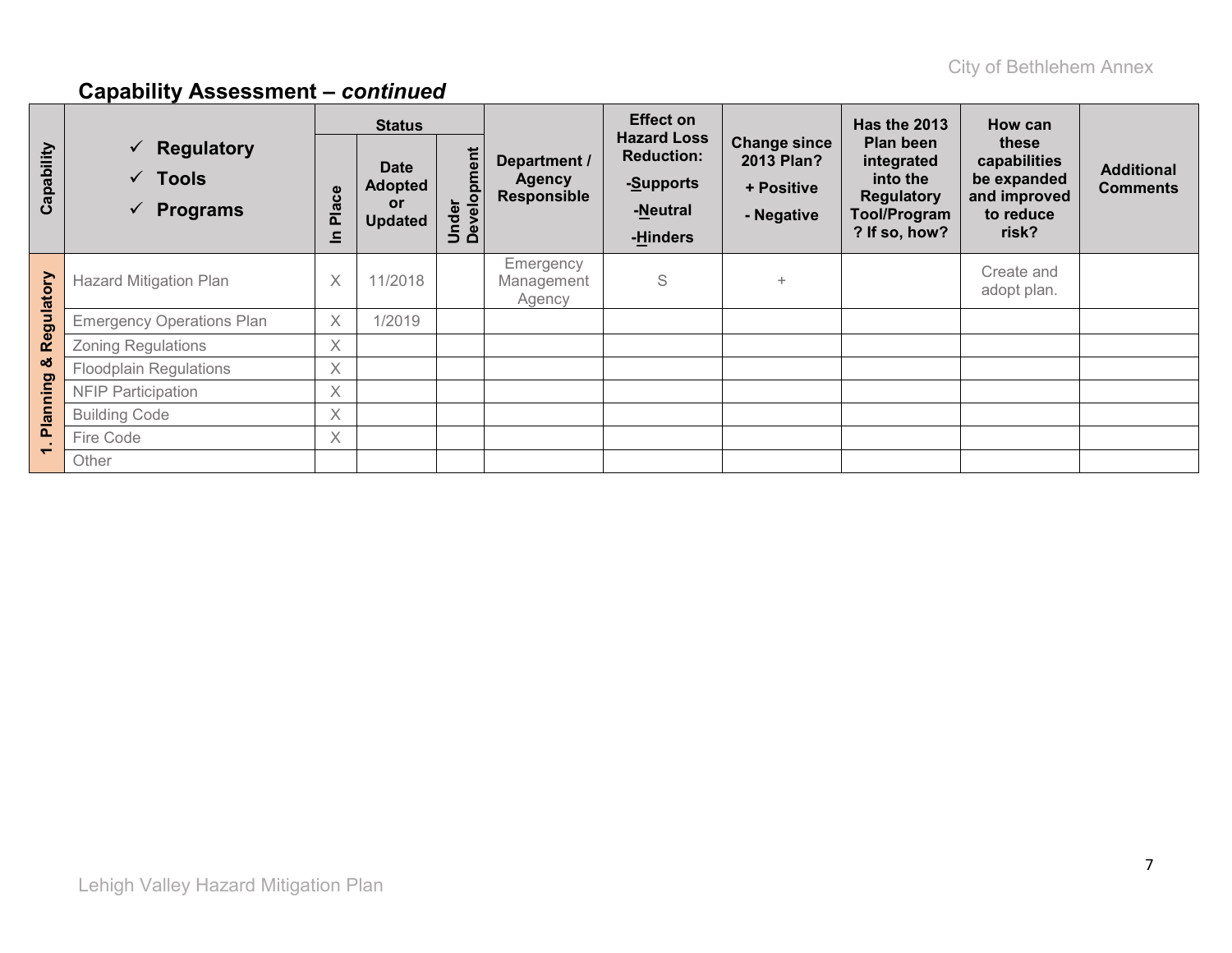| Capability              | $\checkmark$ Staff<br><b>Personnel</b><br><b>Resources</b>                                                                       | <b>Yes</b> | <b>No</b> | Department /<br><b>Agency</b>                          | <b>Change since</b><br><b>2013 Plan?</b><br>+ Positive<br>- Negative | How can these<br>capabilities be<br>expanded and<br>improved to<br>reduce risk? | <b>Additional</b><br><b>Comments</b> |
|-------------------------|----------------------------------------------------------------------------------------------------------------------------------|------------|-----------|--------------------------------------------------------|----------------------------------------------------------------------|---------------------------------------------------------------------------------|--------------------------------------|
|                         | Planners (with land use / land development knowledge)                                                                            | X          |           | Community &<br>Economic<br>Development                 | <b>No</b>                                                            | <b>Additional Training</b>                                                      |                                      |
|                         | Planners or engineers (with natural and / or human-caused hazards<br>knowledge)                                                  | $\times$   |           | Engineering                                            | <b>No</b>                                                            | <b>Additional Training</b>                                                      |                                      |
|                         | Engineers or professionals trained in building and / or infrastructure<br>construction practices (including building inspectors) | $\times$   |           | Engineering                                            | No                                                                   | <b>Additional Training</b>                                                      |                                      |
| Technology              | <b>Emergency Manager</b>                                                                                                         | $\times$   |           | Emergency<br>Management<br>Agency                      | <b>No</b>                                                            | <b>Additional Training</b>                                                      |                                      |
| ಹ                       | Floodplain administrator / manager                                                                                               | X          |           | Community &<br>Economic<br>Development                 | <b>No</b>                                                            | <b>Additional Training</b>                                                      |                                      |
| Administrative          | Land surveyors                                                                                                                   | $\times$   |           | Community &<br>Economic<br>Development                 | <b>No</b>                                                            | <b>Additional Training</b>                                                      |                                      |
|                         | Staff familiar with the hazards of the community                                                                                 | $\times$   |           | All Departments                                        | <b>No</b>                                                            | <b>Additional Training</b>                                                      |                                      |
| $\overline{\mathbf{N}}$ | Personnel skilled in Geographical Information Systems (GIS) and /<br>or FEMA's HAZUS program                                     |            |           | Community &<br>Economic<br>Development,<br>Engineering | <b>No</b>                                                            | <b>Additional Training</b>                                                      |                                      |
|                         | Grant writers or fiscal staff to handle large / complex grants                                                                   | X.         |           | Various<br>Departments                                 | <b>No</b>                                                            | <b>Additional Training</b>                                                      |                                      |
|                         | Other                                                                                                                            |            |           |                                                        |                                                                      |                                                                                 |                                      |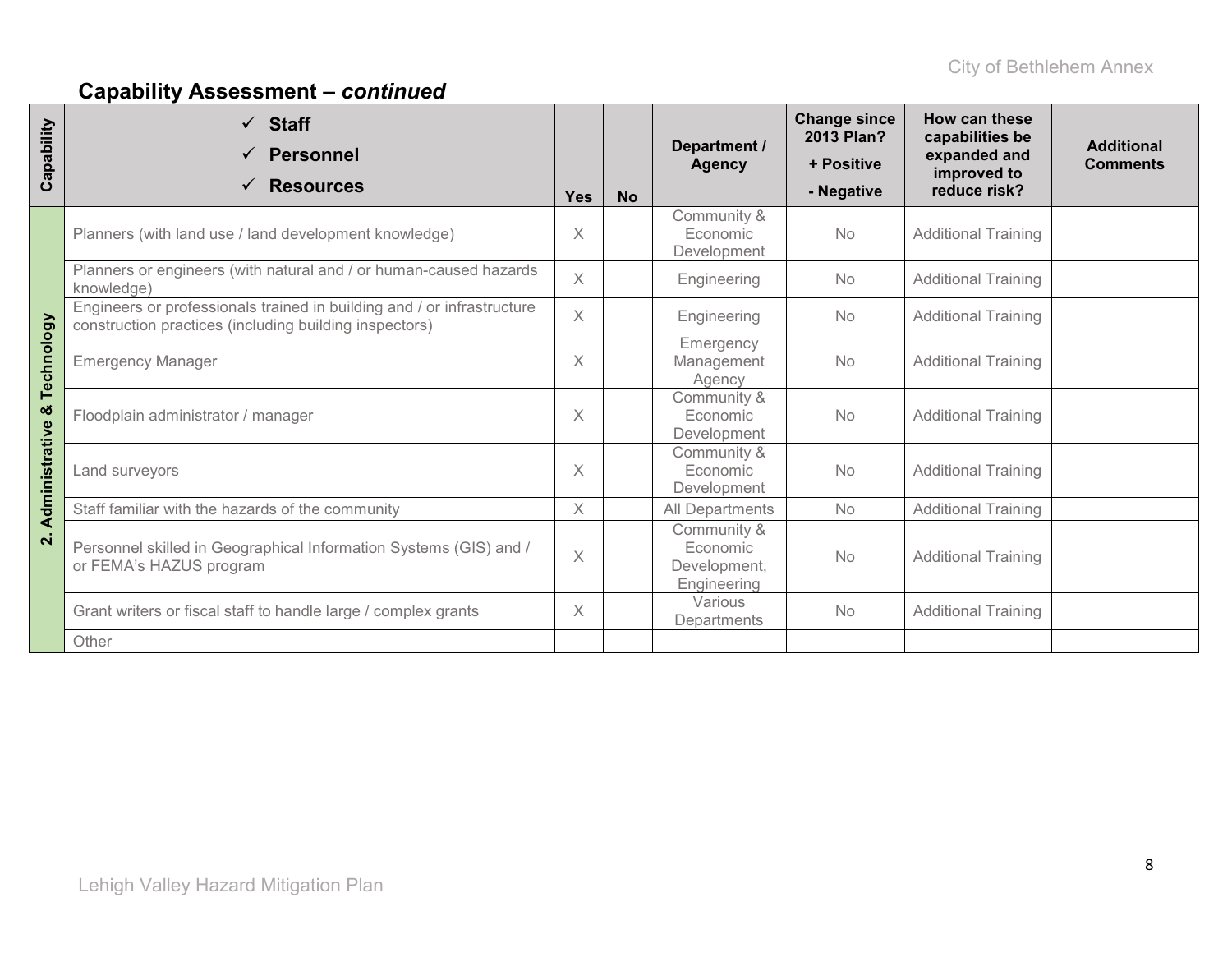| Capability          |                                                         | <b>Yes</b> | <b>No</b> | Department /<br><b>Agency</b>          | <b>Change since</b><br>2013 Plan?<br>+ Positive<br>- Negative | How can these<br>capabilities be<br>expanded and<br>improved to<br>reduce risk? | <b>Additional</b><br><b>Comments</b> |
|---------------------|---------------------------------------------------------|------------|-----------|----------------------------------------|---------------------------------------------------------------|---------------------------------------------------------------------------------|--------------------------------------|
|                     | Capital improvement programming                         | X.         |           |                                        |                                                               |                                                                                 |                                      |
|                     | <b>Community Development Block Grants (CDBG)</b>        | X          |           | Community &<br>Economic<br>Development |                                                               |                                                                                 |                                      |
|                     | Special purposes taxes                                  | $\times$   |           | Financial<br><b>Services</b>           |                                                               |                                                                                 |                                      |
| Financial Resources | Gas / Electricity utility fees                          | $\times$   |           | Financial<br><b>Services</b>           |                                                               |                                                                                 |                                      |
|                     | Water / Sewer fees                                      | X          |           | Financial<br><b>Services</b>           |                                                               |                                                                                 |                                      |
|                     | Stormwater utility fees                                 | X          |           | Financial<br><b>Services</b>           |                                                               |                                                                                 |                                      |
| က္ပ                 | Development impact fees                                 | X          |           | Financial<br><b>Services</b>           |                                                               |                                                                                 |                                      |
|                     | General obligation, revenue, and / or special tax bonds | X          |           | Financial<br>Services                  |                                                               |                                                                                 |                                      |
|                     | Partnering arrangements or intergovernmental agreements | $\times$   |           | Legal Bureau                           |                                                               |                                                                                 |                                      |
|                     | Other                                                   |            |           |                                        |                                                               |                                                                                 |                                      |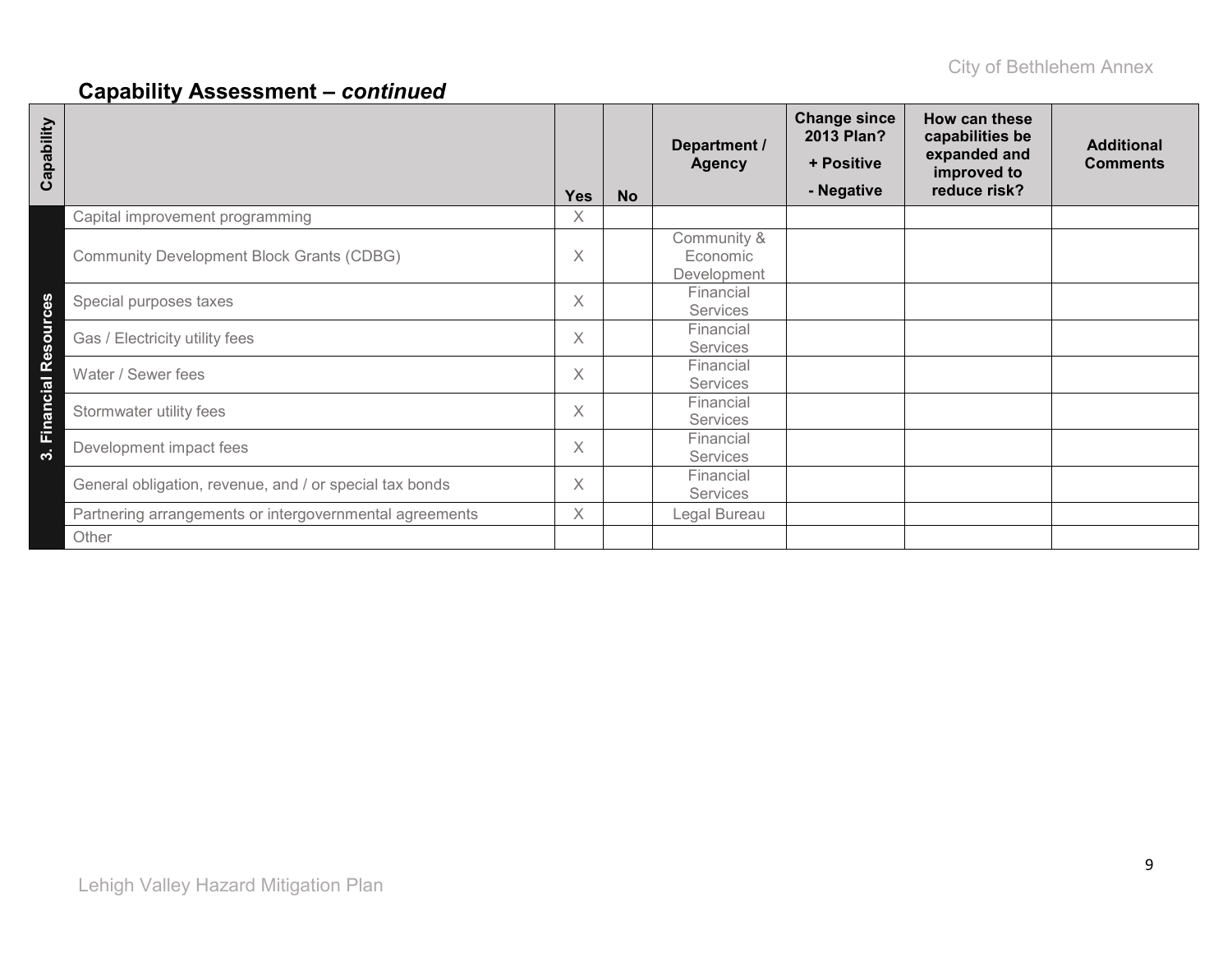| Capability     | Program<br>$\checkmark$<br>Organization                                                                                                                           | <b>Yes</b> | <b>No</b> | Department /<br><b>Agency</b>                         | <b>Change since</b><br>2013 Plan?<br>+ Positive<br>- Negative | How can these<br>capabilities be<br>expanded and<br>improved to<br>reduce risk? | <b>Additional</b><br><b>Comments</b> |
|----------------|-------------------------------------------------------------------------------------------------------------------------------------------------------------------|------------|-----------|-------------------------------------------------------|---------------------------------------------------------------|---------------------------------------------------------------------------------|--------------------------------------|
|                | <b>Firewise Communities Certification</b>                                                                                                                         | $\times$   |           | Fire Department,<br>HazMat and<br><b>Bomb Squad</b>   |                                                               |                                                                                 |                                      |
|                | <b>StormReady Certification</b>                                                                                                                                   |            | $\times$  |                                                       | No                                                            | Obtain<br>StormReady<br>certification                                           |                                      |
| Outreach       | Natural disaster or safety-related school programs                                                                                                                | $\times$   |           | School District,<br>Fire, Police and<br>Health Depts. | No                                                            |                                                                                 |                                      |
| ೲ<br>Education | Ongoing public education or information programs such as,<br>responsible water use, fire safety, household preparedness, and<br>environmental education.          | $\times$   |           | Fire, Health and<br>Police Depts.                     | No                                                            |                                                                                 |                                      |
| $\vec{r}$      | Public-private partnership initiatives addressing disaster related<br>issues.                                                                                     | $\times$   |           | <b>Multiple</b>                                       | No                                                            | Continue to<br>engage with<br>businesses                                        |                                      |
|                | Local citizen groups or non-profit organizations focused on<br>environmental protection, emergency preparedness, access and<br>functional needs populations, etc. | $\times$   |           | <b>Multiple</b>                                       | No                                                            | Continue to<br>engage with<br>community<br>groups.                              |                                      |
|                | Other                                                                                                                                                             |            |           |                                                       |                                                               |                                                                                 |                                      |

| ility<br>Capabi    |                                | <b>Degree of Capability</b><br><b>High</b><br>Limited<br><b>Moderate</b> |  | Change since the 2013 Hazard<br><b>Mitigation Plan?</b><br>If so, how? | <b>Additional Comments</b> |  |
|--------------------|--------------------------------|--------------------------------------------------------------------------|--|------------------------------------------------------------------------|----------------------------|--|
| Ĕ                  | <b>Planning and Regulatory</b> |                                                                          |  | X                                                                      |                            |  |
| 1 <u>o</u><br>Self | Administrative and Technical   |                                                                          |  | X                                                                      |                            |  |
| sessi<br><b>10</b> | Financial                      |                                                                          |  | X                                                                      |                            |  |
|                    | <b>Education and Outreach</b>  |                                                                          |  | Χ                                                                      |                            |  |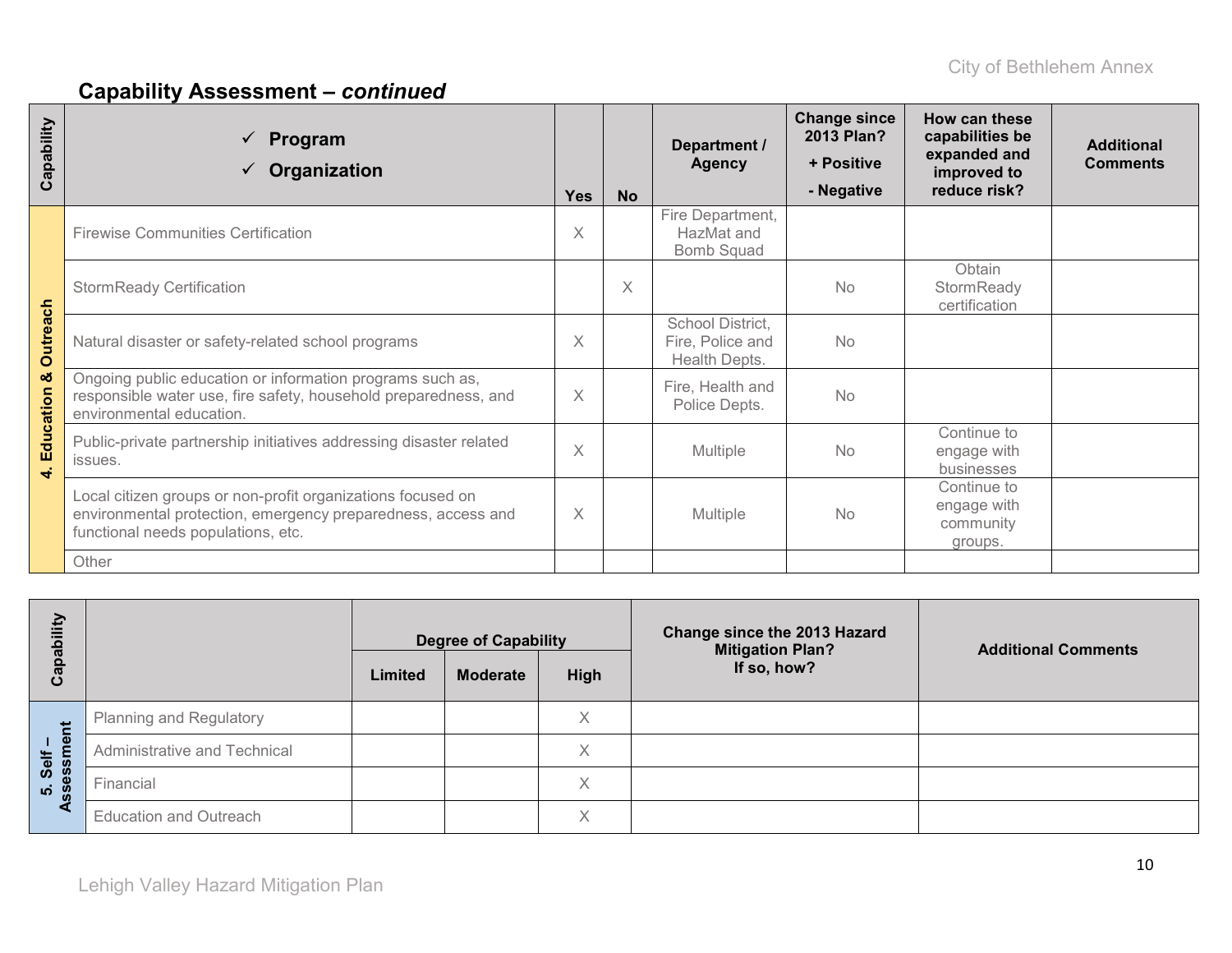# **Known or Anticipated Future Development / Redevelopment**

| Development /<br><b>Property Name</b>                    | <b>Type of Development</b> | <b>Number of Structures</b> | Location                                  | <b>Known Hazard Zone</b> | <b>Description / Status</b>                             |
|----------------------------------------------------------|----------------------------|-----------------------------|-------------------------------------------|--------------------------|---------------------------------------------------------|
| Former Bethlehem<br><b>Steel Property</b>                | Commercial                 | Many                        | I-78 area                                 |                          |                                                         |
| <b>Casino Expansion</b>                                  | Commercial                 |                             | <b>77 Wind Creek Boulevard</b>            |                          | <b>Under Construction</b>                               |
| <b>Royal Farms Market /</b><br><b>Gas Station</b>        | Commercial                 |                             | 2355 Avenue A                             |                          | <b>Plans Submitted</b>                                  |
| <b>Wawa Gas Station /</b><br><b>Convenience Store</b>    | Commercial                 |                             | 774-784 Hellertown Road                   |                          | <b>Plans Approved</b>                                   |
| Autozone                                                 | Commercial                 |                             | 505 Wyandotte Street                      |                          | <b>Plans Approved</b>                                   |
| <b>Wilbur Mansion Hotel &amp;</b><br><b>Event Center</b> | Commercial                 |                             | 202 Wyandotte Street                      |                          | <b>Under Construction</b>                               |
| <b>Westgate Mall</b><br><b>Public Improvements</b>       | Commercial                 |                             |                                           |                          | <b>Plans Approved</b>                                   |
| 2011 City Line Road Hotel                                | Commercial                 |                             |                                           |                          | <b>Plans Approved</b>                                   |
| <b>Martin Tower</b>                                      | Mixed Use                  |                             | 8 <sup>th</sup> Avenue                    |                          |                                                         |
| Former Bethlehem<br><b>Steel Blast Furnaces</b>          | Mixed Use                  | Many                        | 1 <sup>st</sup> & 2 <sup>nd</sup> Streets |                          | <b>Brownfield</b>                                       |
| <b>Former National</b><br><b>Guard Armory</b>            | Residential                | $\overline{1}$              | 2 <sup>nd</sup> Avenue                    |                          | <b>Under Construction</b>                               |
| Overlook at Saucon Creek                                 | Residential                |                             |                                           |                          | Under Construction /<br>Portions Complete               |
| <b>Park View Commons</b>                                 | Residential                |                             |                                           |                          | Under Construction /<br>Portions Complete               |
| Riverview Heights -<br><b>Edward Street</b>              | Residential                |                             |                                           |                          | <b>Under Construction</b>                               |
| Saucon Square<br>Condominiums                            | Residential                |                             |                                           |                          | Under Construction /<br>Portions Complete               |
| Silk Mill Apartments<br>(Phase 1 & 2)                    | Residential                |                             |                                           |                          | Phase 1 Complete / Phase<br>2 Plans Pending             |
| Stever Mills on Creek Road                               | Residential                |                             |                                           |                          | <b>Under Construction /</b><br><b>Portions Complete</b> |
| Villas at Saucon Valley                                  | Residential                |                             |                                           |                          | Under Construction /<br>Portions Complete               |
| 802-804 Atlantic Street<br>Subdivision                   | Residential                |                             |                                           |                          | Plans Approved                                          |
| 565 Lehigh Street Apartments                             | <b>Residential</b>         |                             |                                           |                          | <b>Under Construction</b>                               |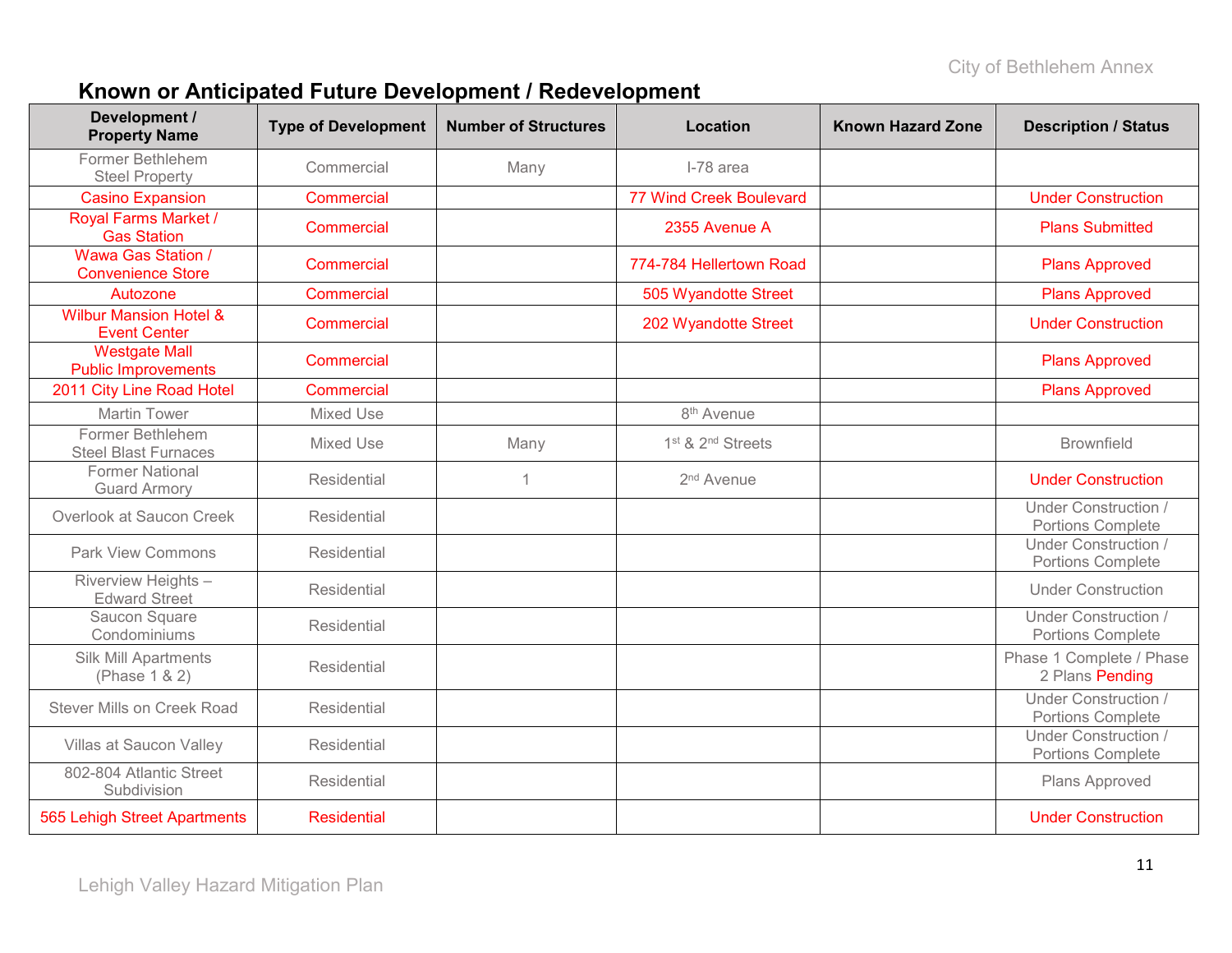### **Known or Anticipated Future Development / Redevelopment –** *continued*

| Development /<br><b>Property Name</b>                    | <b>Type of Development</b> | <b>Number of Structures</b> | Location                  | <b>Known Hazard Zone</b> | <b>Description / Status</b>                              |
|----------------------------------------------------------|----------------------------|-----------------------------|---------------------------|--------------------------|----------------------------------------------------------|
| 2321 Linford St. Apartments                              | <b>Residential</b>         |                             |                           |                          | <b>Under Construction</b>                                |
| 1535 Butztown Road<br><b>Townhouses</b>                  | <b>Residential</b>         |                             |                           |                          | <b>Under Construction</b>                                |
| Selfridge & Jackson Streets<br>Townhouses                | <b>Residential</b>         |                             |                           |                          | <b>Plans Submitted</b>                                   |
| <b>Church Apartments</b>                                 | <b>Residential</b>         |                             | 938 E. 4th Street         |                          | <b>Under Construction</b>                                |
| 10-16 W. Goepp Street<br><b>Apartments</b>               | <b>Residential</b>         |                             |                           |                          | <b>Under Renovation</b>                                  |
| Cottages @ Monocacy Manor                                | Residential / Senior       |                             |                           |                          | <b>Under Construction /</b><br><b>Portions Complete</b>  |
| <b>Turnberry Mews</b>                                    | Residential / Senior       |                             |                           |                          | <b>Under Construction /</b><br>Portions Complete         |
| Moravian Village Memory<br><b>Care Facility</b>          | Institutional              |                             |                           |                          | Plans Approved                                           |
| <b>NMIH</b>                                              | Institutional              |                             |                           |                          | <b>Under Construction /</b><br>Portions Complete         |
| Terrace Homes at Northwood<br>Gardens (Kirkland Village) | Institutional              |                             |                           |                          | <b>Construction Complete</b><br>2021                     |
| Lehigh University -<br><b>Rauch Addition</b>             | Institutional              |                             | <b>461 Webster Street</b> |                          | <b>Under Construction</b>                                |
| Lehigh University-<br><b>Bridge West North</b>           | <b>Institutional</b>       |                             |                           |                          | <b>Under Construction</b>                                |
| Lehigh HST                                               | Institutional              |                             | 124 E. Morton Street      |                          | <b>Under Construction</b>                                |
| <b>Terrace Homes at</b><br><b>Northwood Gardens</b>      | Institutional              |                             | 2365 Madison Avenue       |                          | <b>Under Construction /</b><br><b>Portions Completed</b> |
| Greenway Commons Ph.<br>1.2.3                            | <b>Mixed Use</b>           | 3                           | 422-630 E. 3rd St.        |                          | <b>Under Construction /</b><br><b>Phase 1 Complete</b>   |
| James Best Residential-<br><b>Taylor Court</b>           | <b>Mixed Use</b>           |                             |                           |                          | <b>Under Construction</b>                                |
| Polk Street Parking Garage                               | Mixed Use                  | 1                           |                           |                          | Plans Approved                                           |
| 3rd & New Street Office<br><b>Building</b>               | <b>Mixed Use</b>           | -1                          |                           |                          | <b>Under Construction /</b><br><b>Portions Complete</b>  |
| 267 Cherokee Street<br>(Wilbur Mansion)                  | <b>Mixed Use</b>           |                             |                           |                          | <b>Under Construction</b>                                |
| 1338 E. Fourth Street                                    | Mixed Use                  | -1                          |                           |                          | <b>Under Construction</b>                                |
| <b>Benner</b>                                            | <b>Mixed Use</b>           |                             | 548 N. New Street         |                          | <b>Plans Approved</b>                                    |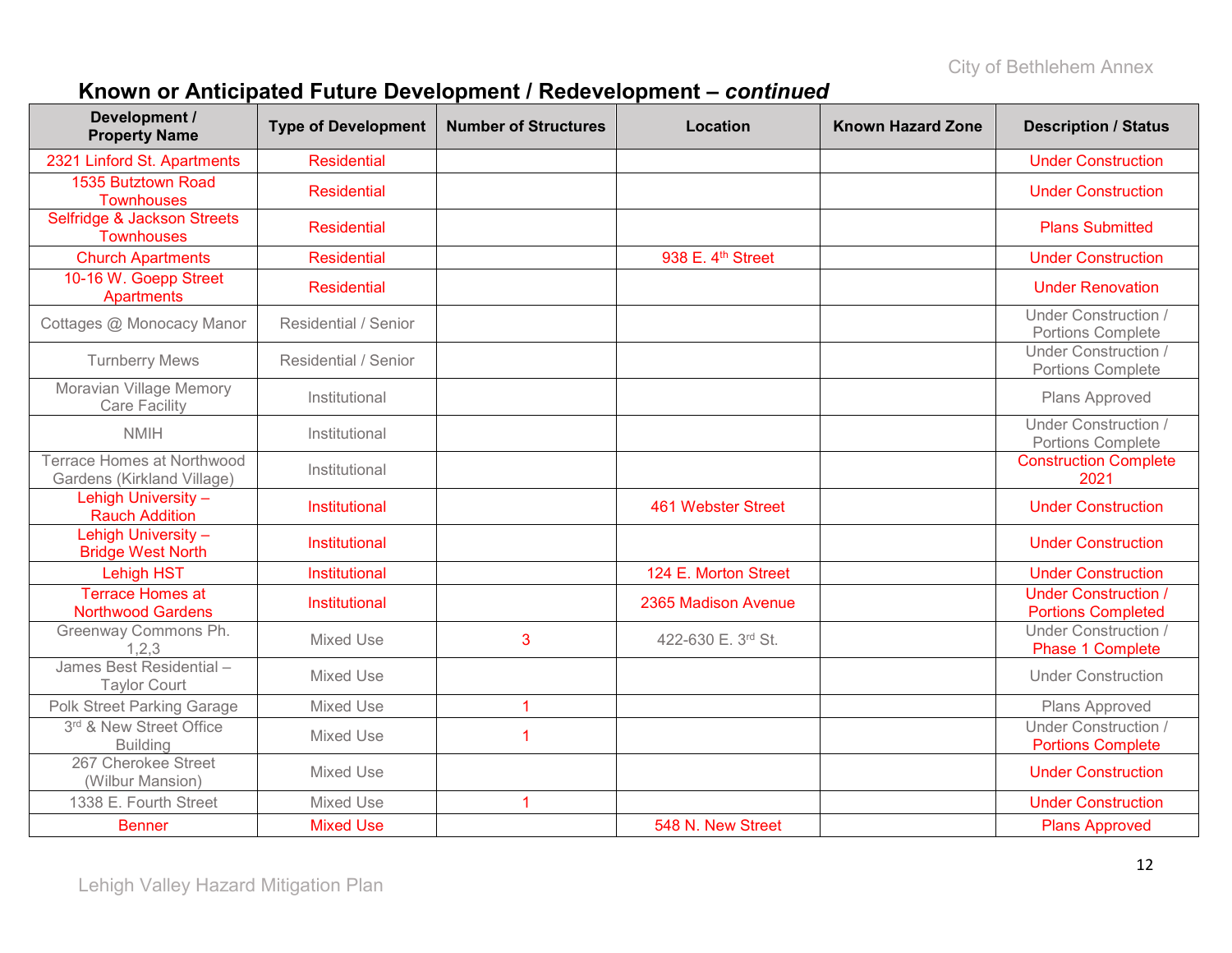### **Known or Anticipated Future Development / Redevelopment –** *continued*

| Development /<br><b>Property Name</b>           | <b>Type of Development</b> | <b>Number of Structures</b> | Location                                 | <b>Known Hazard Zone</b> | <b>Description / Status</b>               |
|-------------------------------------------------|----------------------------|-----------------------------|------------------------------------------|--------------------------|-------------------------------------------|
| <b>Laros Apartments</b>                         | <b>Mixed Use</b>           |                             | 601-699 E. Broad Street                  |                          | <b>Under Renovation</b>                   |
| <b>Pektor Mixed Use</b>                         | <b>Mixed Use</b>           |                             | 404 E. 3rd Street                        |                          | <b>Plans Submitted</b>                    |
| <b>Skyline West</b>                             | <b>Mixed Use</b>           |                             | 143 W. Broad Street                      |                          | <b>Plans Submitted</b>                    |
| S. New Street Apartments                        | <b>Mixed Use</b>           |                             |                                          |                          | <b>Plans Submitted</b>                    |
| Third & Taylor                                  | <b>Mixed Use</b>           |                             |                                          |                          | <b>Plans Submitted</b>                    |
| 4 <sup>th</sup> & Vine                          | <b>Mixed Use</b>           |                             |                                          |                          | <b>Plans Submitted</b>                    |
| <b>Boyd</b>                                     | <b>Mixed Use</b>           |                             |                                          |                          | <b>Plans Submitted</b>                    |
| 250 E. Broad Street                             | <b>Mixed Use</b>           |                             |                                          |                          | <b>Plans Submitted</b>                    |
| <b>Lofts at Linden</b>                          | <b>Mixed Use</b>           |                             | 2950-70 Linden Street                    |                          | <b>Plans Approved</b>                     |
| 14-36 W. 3rd Street                             | <b>Mixed Use</b>           |                             |                                          |                          | <b>Plans Submitted</b>                    |
| LVIP VII LPT Warehouse<br>(Lots 3, 4, 5)        | Industrial                 |                             | 10 Emery Street                          |                          | Under Construction /<br>Portions Complete |
| LVIP VII Lot 13                                 | Industrial                 |                             | Spillman Drive                           |                          | Plans Approved                            |
| LVIP VII Lot 81                                 | Industrial                 |                             | 1025 Feather Way                         |                          | Plans Approved                            |
| LVIP VII - Ecopax                               | Industrial                 |                             | 1355 Easton Road                         |                          | <b>Under Construction</b>                 |
| Patriot Distribution (LVIP VII,<br>Lot $14)$    | Industrial                 |                             | 2120 Spillman Drive                      |                          | <b>Under Construction</b>                 |
| 835 E. North Street<br>(Bethlehem Pre-cast)     | Industrial                 |                             |                                          |                          | Plans Approved                            |
| 3001 Commerce Center Blvd.<br>(Lot 3, Majestic) | Industrial                 |                             |                                          |                          | Plans Approved                            |
| 3633 Commerce Center Blvd.<br>(Lot 4, Majestic) | Industrial                 |                             |                                          |                          | Plans Approved                            |
| 1125 Easton Road - Project<br>Mustang           | Industrial                 |                             |                                          |                          | Plans Approved                            |
| 3905 Commerce Center Blvd.                      | Industrial                 |                             |                                          |                          | Plans Approved                            |
| 3955 Commerce Center Blvd.                      | Industrial                 |                             |                                          |                          | Plans Approved                            |
| Majestic Lots 6 & 7                             | Industrial                 |                             | 3905 Commerce Center<br><b>Boulevard</b> |                          | <b>Plans Approved</b>                     |
| 1405 Easton Road Expansion                      | <b>Industrial</b>          |                             |                                          |                          | <b>Under Construction</b>                 |
| LVIP VII Lot #12 -<br><b>Flex Manufacturing</b> | Industrial                 |                             | 1920 Spillman Drive                      |                          | <b>Under Construction</b>                 |
| LVIP VII Lot #81                                | Industrial                 |                             | 1025 Feather Way                         |                          | <b>Under Construction</b>                 |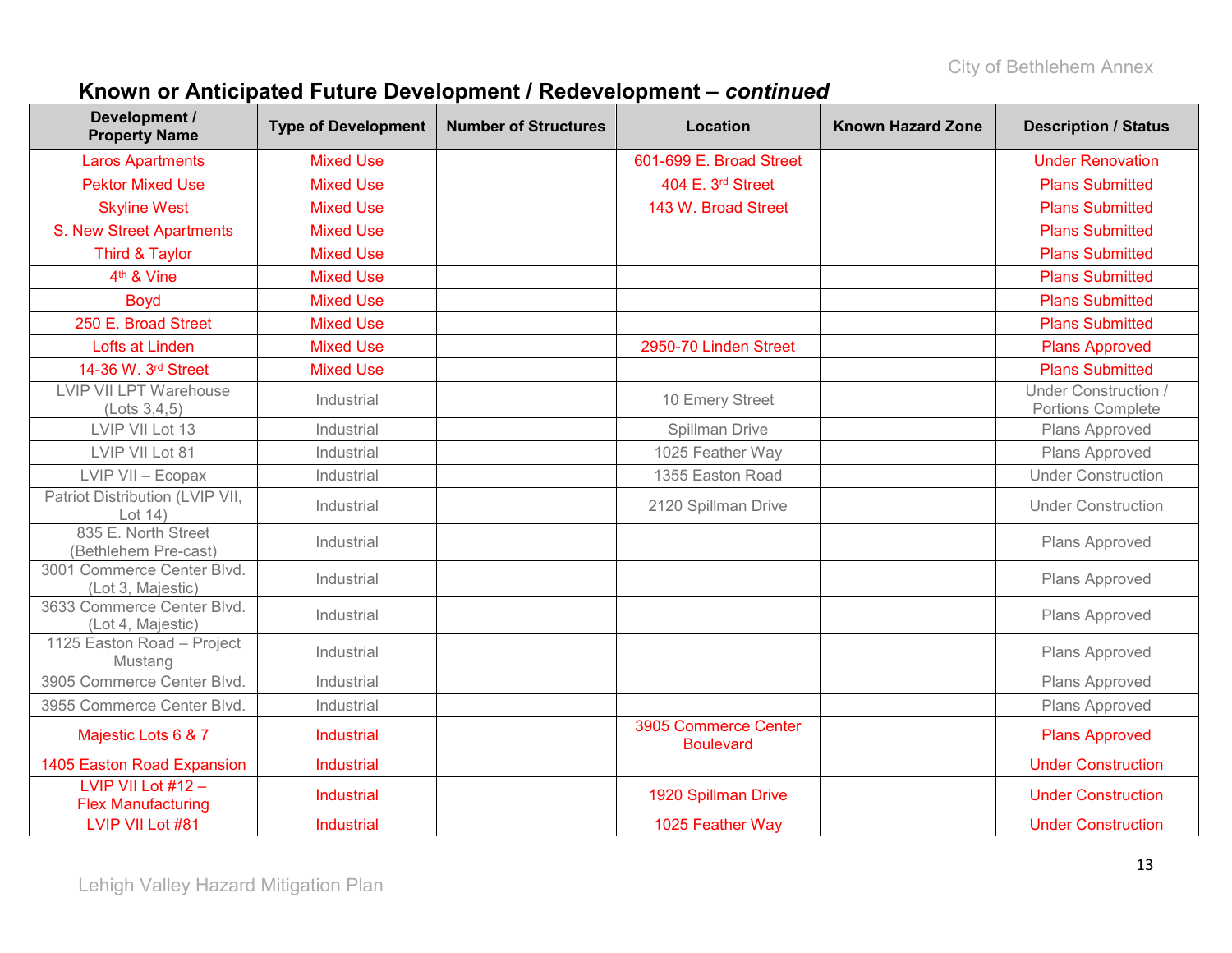### **Natural & Non-Natural Event History Specific to Bethlehem City**

| <b>Type of Event and Date(s)</b>        | <b>FEMA Disaster #</b><br>(if applicable) | Local Damage(s) or Loss(es)                                                |
|-----------------------------------------|-------------------------------------------|----------------------------------------------------------------------------|
| Winter Storm Jonas - 1/23/2016          | DR-4267-PA                                |                                                                            |
| Pennsylvania COVID-19 Pandemic - 1/2020 | DR-4506-PA                                | Emergency Protective measures to combat COVID-19 Pandemic.                 |
| Remnants of Hurricane Ida               | <b>DR-4618-PA</b>                         | Assistance to eligible individuals and families affected by this disaster. |

#### **2013 Municipal Action Plan Status**

|                | --------------------                                                                                                                                                                                                                                                                                                                                                                                                      |                          |                                         | <b>Status</b>  |           |              |                                                                                                               |
|----------------|---------------------------------------------------------------------------------------------------------------------------------------------------------------------------------------------------------------------------------------------------------------------------------------------------------------------------------------------------------------------------------------------------------------------------|--------------------------|-----------------------------------------|----------------|-----------|--------------|---------------------------------------------------------------------------------------------------------------|
|                | <b>Existing Mitigation Action</b><br>(from 2013 Hazard Mitigation Plan)                                                                                                                                                                                                                                                                                                                                                   | Progres<br>known<br>ូ ទិ | rogress<br>$\mathbf{a}$<br>$\mathbf{r}$ | ontinuous<br>Õ | Completed | Discontinued | <b>Additional Comments</b>                                                                                    |
|                | Sand Island Flood Protection (100 W. River Street) - Restore\harden bank or<br>install a levee along the creek in the park area. Park and recreation facilities are<br>damaged by floodwaters from the Monocacy Creek. This area has flooded on<br>numerous occasions in the last 10 years.                                                                                                                               |                          | $\times$                                | $\times$       |           |              |                                                                                                               |
| $\overline{2}$ | Westmont, Dearborn, Norwood Acquisitions (1800 blk. Westmont, 1800 blk.<br>Norwood, 800 blk. Dearborn) - Acquire properties and restrict land use. Six or<br>more homes in this area flood when the Saucon Creek over flows its banks. This<br>has happened on numerous occasions in the last 10 years. The water can be up<br>to 3 feet deep from street level.                                                          |                          | $\times$                                | $\times$       |           |              |                                                                                                               |
| 3              | Mauch Chunk Flood Protection and Acquisition (1200 - 1400 Mauch Chunk<br>Road) - Restore\harden bank or install a levee along creek; acquire structures in<br>area and restrict land use. Two businesses in this area sustain damage when<br>the Monocacy Creek overflows its banks. This area has flooded on numerous<br>occasions in the last 10 years. One business is retail and the second is a metal<br>fabricator. |                          | $\times$                                | $\times$       |           |              |                                                                                                               |
| 4              | Historic Bethlehem Industrial Area Flood Protection (459 Old York Road) -<br>Restore\harden bank or install a levee along the creek in the historical area.<br>Historical buildings and grounds dating to the late seventeen hundreds are<br>damaged by floodwaters from the Monocacy Creek. This area has flooded on<br>numerous occasions in the last 10 years.                                                         |                          |                                         |                | $\times$  |              | Removed X in "In Progress" column per<br>Wade Haubert. Action not carried through<br>to the 2018 Action Plan. |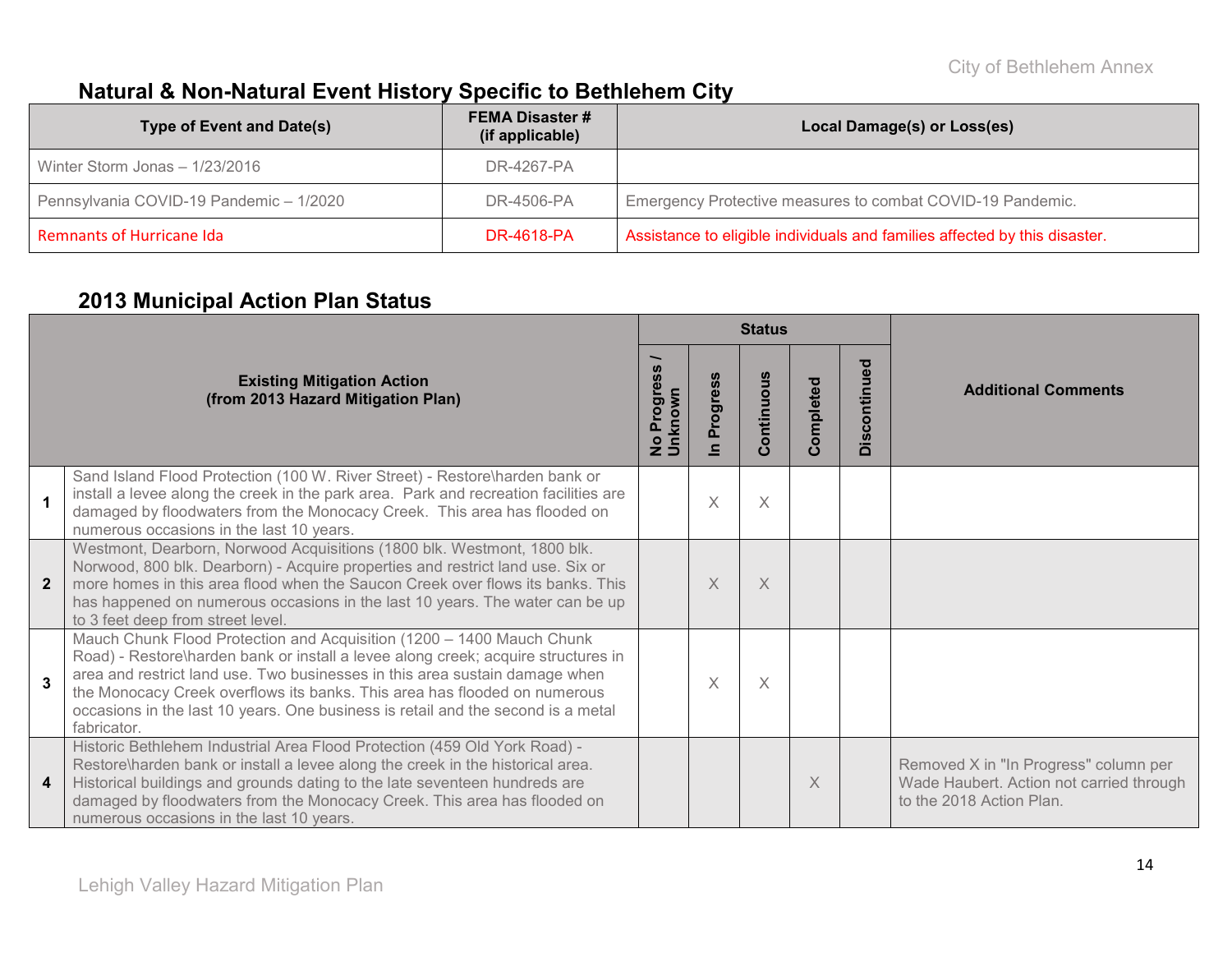# **2013 Municipal Action Plan Status –** *continued*

|                 |                                                                                                                                                                                                                                                                                                                                                                                                                                                                                                                   |                                     |                            | <b>Status</b> |           |              |                                                                                                               |
|-----------------|-------------------------------------------------------------------------------------------------------------------------------------------------------------------------------------------------------------------------------------------------------------------------------------------------------------------------------------------------------------------------------------------------------------------------------------------------------------------------------------------------------------------|-------------------------------------|----------------------------|---------------|-----------|--------------|---------------------------------------------------------------------------------------------------------------|
|                 | <b>Existing Mitigation Action</b><br>(from 2013 Hazard Mitigation Plan)                                                                                                                                                                                                                                                                                                                                                                                                                                           | No Progress <sub>/</sub><br>Unknown | Progress<br>$\blacksquare$ | Continuous    | Completed | Discontinued | <b>Additional Comments</b>                                                                                    |
| 5               | Monocacy Park Flood Protection (130 Illicks Mill Road) - Restore\harden bank or<br>install a levee along the creek in the park area. Park and recreation facilities are<br>damaged by floodwaters from the Monocacy Creek. This area has flooded on<br>numerous occasions in the last 10 years.                                                                                                                                                                                                                   |                                     | $\times$                   |               |           |              | Removed X in "Completed" column per<br>Wade Haubert.                                                          |
| $6\phantom{1}6$ | Saucon Park Flood Protection (900 Millside Drive) - Restore\harden bank or<br>install a levee along the Saucon Creek. Park and recreation facilities, including a<br>public swimming pool are damaged by floodwater from the Saucon Creek. This<br>area has flooded on numerous occasions in the last 10 years.                                                                                                                                                                                                   |                                     |                            |               | X         |              | Removed X in "In Progress" column per<br>Wade Haubert. Action not carried through<br>to the 2018 Action Plan. |
| $\overline{7}$  | Retrofit structures located in hazard-prone areas to protect structures from future<br>damage, with repetitive loss and severe repetitive loss properties as priority.<br>Phase 1: Identify appropriate candidates for retrofitting based on cost-<br>effectiveness versus relocation.<br>Phase 2: Where retrofitting is determined to be a viable option, work with<br>property owners toward implementation of that action based on available funding<br>from FEMA and local match availability                 | $\times$                            |                            |               |           |              |                                                                                                               |
| 8               | Purchase, or relocate structures located in hazard- prone areas to protect<br>structures from future damage, with repetitive loss and severe repetitive loss<br>properties as priority.<br>Phase 1: Identify appropriate candidates for relocation based on cost-<br>effectiveness versus retrofitting.<br>Phase 2: Where relocation is determined to be a viable option, work with<br>property owners toward implementation of that action based on available funding<br>from FEMA and local match availability. | $\times$                            |                            |               |           |              |                                                                                                               |
| 9               | Maintain compliance with and good-standing in the NFIP including adoption and<br>enforcement of floodplain management requirements (e.g. regulating all new and<br>substantially improved construction in Special Hazard Flood Areas), floodplain<br>identification and mapping, and flood insurance outreach to the community.<br>Further, continue to meet and/or exceed the minimum NFIP standards and<br>criteria through the following NFIP- related continued compliance actions<br>identified below.       | $\times$                            |                            |               |           |              |                                                                                                               |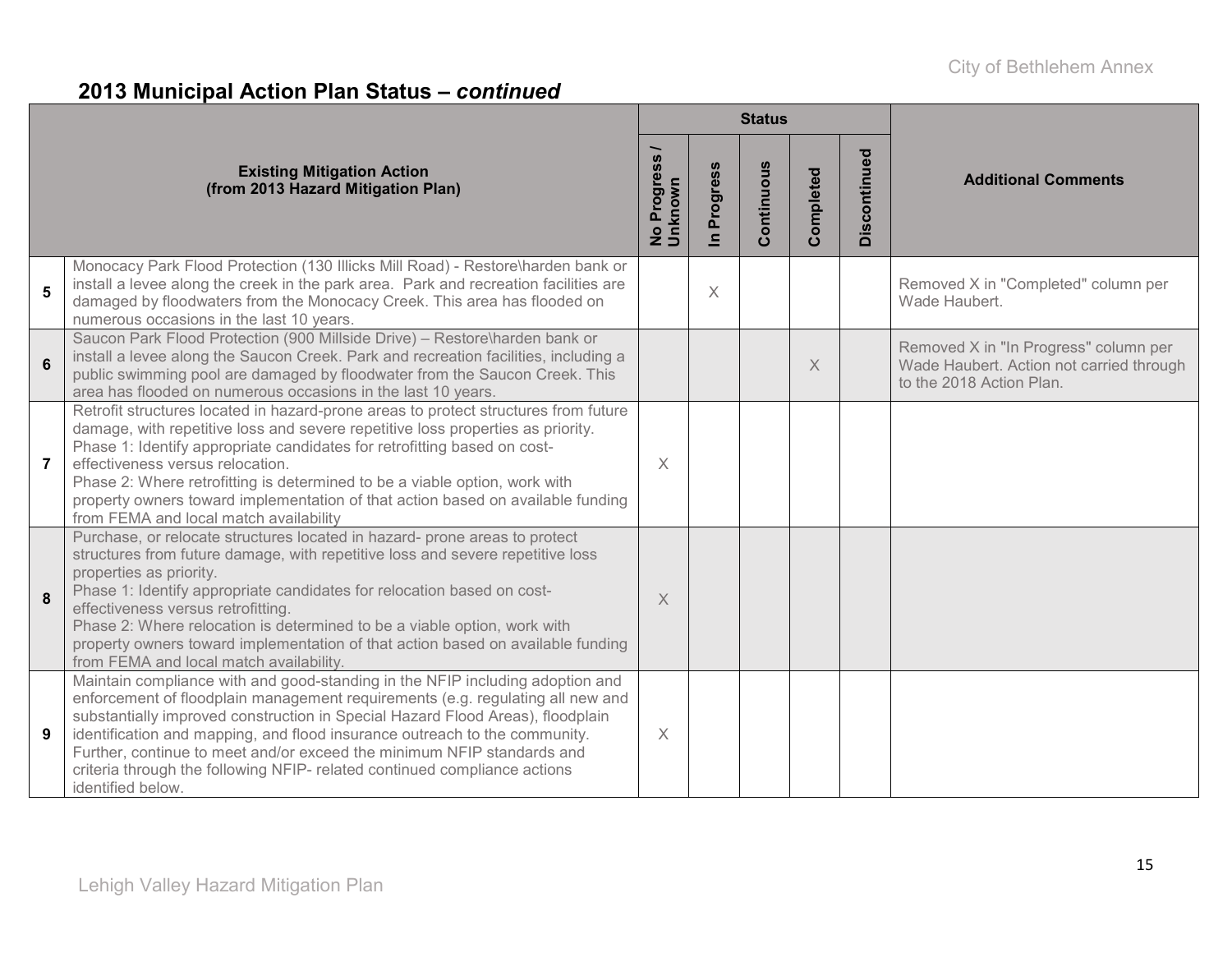# **2013 Municipal Action Plan Status –** *continued*

|    |                                                                                                                                                                                                                                                                                                                                                                                                                                                                                                                                                                                                                                                                                                                                                                                                                                                                                                                                                                                                                                            |                                      |                            | <b>Status</b> |           |              |                            |
|----|--------------------------------------------------------------------------------------------------------------------------------------------------------------------------------------------------------------------------------------------------------------------------------------------------------------------------------------------------------------------------------------------------------------------------------------------------------------------------------------------------------------------------------------------------------------------------------------------------------------------------------------------------------------------------------------------------------------------------------------------------------------------------------------------------------------------------------------------------------------------------------------------------------------------------------------------------------------------------------------------------------------------------------------------|--------------------------------------|----------------------------|---------------|-----------|--------------|----------------------------|
|    | <b>Existing Mitigation Action</b><br>(from 2013 Hazard Mitigation Plan)                                                                                                                                                                                                                                                                                                                                                                                                                                                                                                                                                                                                                                                                                                                                                                                                                                                                                                                                                                    | Progress<br>Unknown<br>$\frac{1}{2}$ | Progress<br>$\overline{a}$ | Continuous    | Completed | Discontinued | <b>Additional Comments</b> |
| 10 | Conduct and facilitate community and public education and outreach for residents<br>and businesses to include, but not be limited to, the following to promote and<br>effect natural hazard risk reduction:<br>Provide and maintain links to the HMP website, and regularly post notices on the<br>County/municipal homepage(s) referencing the HMP webpages.<br>Prepare and distribute informational letters to flood vulnerable property owners<br>and neighborhood associations, explaining the availability of mitigation grant<br>funding to mitigate their properties, and instructing them on how they can learn<br>more and implement mitigation.<br>Use email notification systems and newsletters to better educate the public on<br>flood insurance, the availability of mitigation grant funding, and personal natural<br>hazard risk reduction measures. Work with neighborhood associations, civic and<br>business groups to disseminate information on flood insurance and the availability<br>of mitigation grant funding. | $\times$                             |                            |               |           |              |                            |
| 11 | Begin the process to adopt higher regulatory standards to manage flood risk (i.e.<br>increased freeboard, cumulative substantial damage/improvements) and sinkhole<br>risk (e.g. carbonate bedrock standards)                                                                                                                                                                                                                                                                                                                                                                                                                                                                                                                                                                                                                                                                                                                                                                                                                              | $\chi$                               |                            |               |           |              |                            |
| 12 | Determine if a Community Assistance Visit (CAV) or Community Assistance<br>Contact (CAC) is needed, and schedule if needed.                                                                                                                                                                                                                                                                                                                                                                                                                                                                                                                                                                                                                                                                                                                                                                                                                                                                                                                | X                                    |                            |               |           |              |                            |
| 13 | Have designated NFIP Floodplain Administrator (FPA) become a Certified<br>Floodplain Manager through the ASFPM, and pursue relevant continuing<br>education training such as FEMA Benefit Cost Analysis.                                                                                                                                                                                                                                                                                                                                                                                                                                                                                                                                                                                                                                                                                                                                                                                                                                   | $\times$                             |                            |               |           |              |                            |
| 14 | Participate in the Community Rating System (CRS) to further manage flood risk<br>and reduce flood insurance premiums for NFIP policyholders. This shall start with<br>the submission to FEMA-<br>DHS of a Letter of Intent to join CRS, followed by the completion and submission<br>of an application to the program once the community's current compliance with<br>the NFIP is established.                                                                                                                                                                                                                                                                                                                                                                                                                                                                                                                                                                                                                                             | X                                    |                            |               |           |              |                            |
| 15 | Archive elevation certificates                                                                                                                                                                                                                                                                                                                                                                                                                                                                                                                                                                                                                                                                                                                                                                                                                                                                                                                                                                                                             | $\times$                             |                            |               |           |              |                            |
| 16 | Continue to support the implementation, monitoring, maintenance, and updating<br>of this Plan, as defined in Section 7.0                                                                                                                                                                                                                                                                                                                                                                                                                                                                                                                                                                                                                                                                                                                                                                                                                                                                                                                   | X                                    |                            |               |           |              |                            |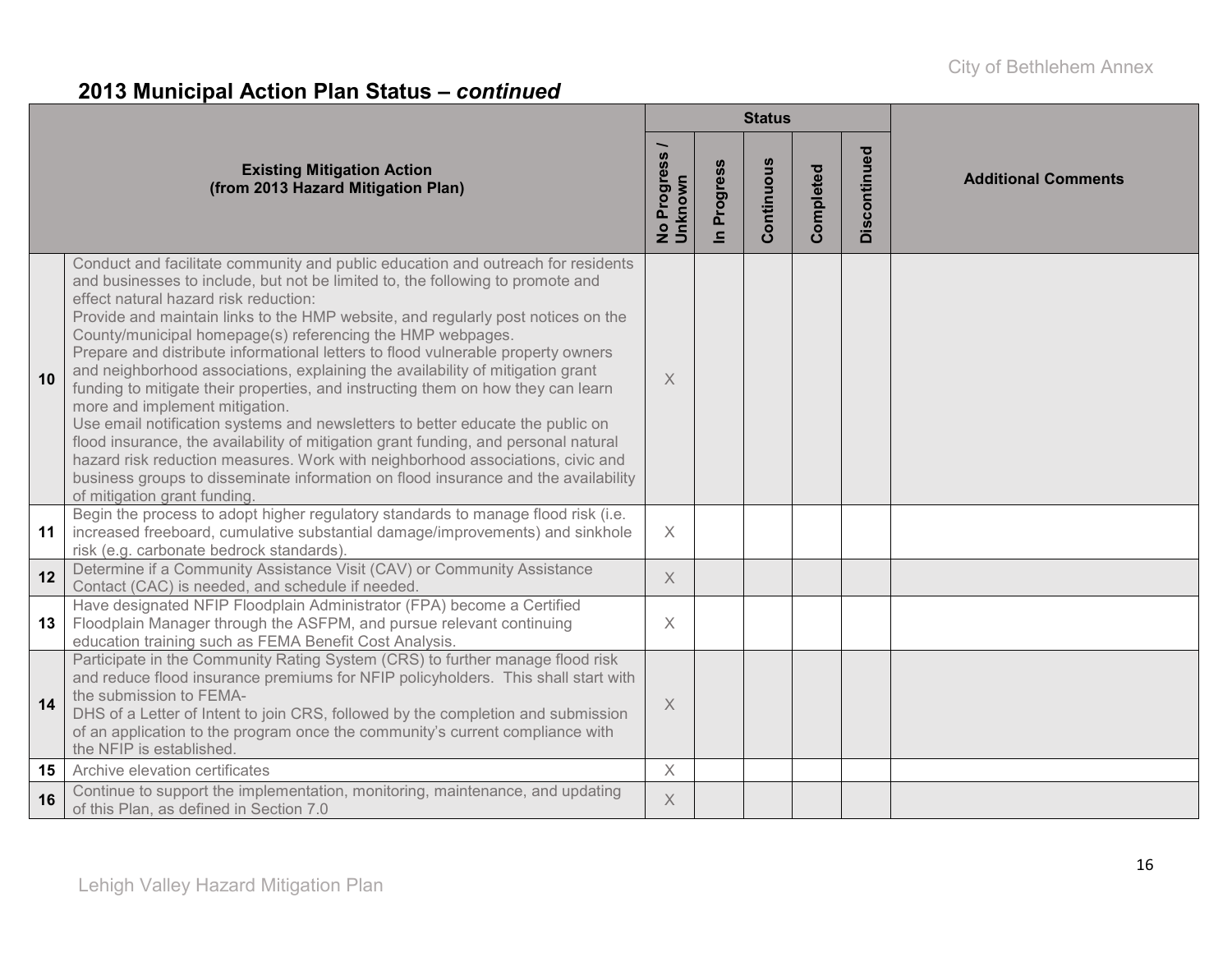#### **2013 Municipal Action Plan Status –** *continued*

|    |                                                                                                                                                                                                                                                                                       |                                                   |                                      | <b>Status</b> |                         |                          |                            |
|----|---------------------------------------------------------------------------------------------------------------------------------------------------------------------------------------------------------------------------------------------------------------------------------------|---------------------------------------------------|--------------------------------------|---------------|-------------------------|--------------------------|----------------------------|
|    | <b>Existing Mitigation Action</b><br>(from 2013 Hazard Mitigation Plan)                                                                                                                                                                                                               | Progres<br>know<br>S<br>$\mathbf{\overset{o}}{z}$ | 89<br>ಕಾ<br>$\bar{\mathbf{e}}$<br>Δ. | ontinuo       | ompleted<br>$\tilde{O}$ | ਠ<br>gu<br>ontin<br>Disc | <b>Additional Comments</b> |
| 17 | Complete the ongoing updates of the Comprehensive Emergency Management<br>Plans.                                                                                                                                                                                                      | $\times$                                          |                                      |               |                         |                          |                            |
| 18 | Create/enhance/ maintain mutual aid agreements with neighboring communities<br>for continuity of operations.                                                                                                                                                                          | X                                                 |                                      |               |                         |                          |                            |
| 19 | Identify and develop agreements with entities that can provide support with<br>FEMA/PEMA paperwork after disasters; qualified damage assessment personnel<br>- Improve post-disaster capabilities - damage assessment; FEMA/PEMA<br>paperwork compilation, submissions, recordkeeping | $\times$                                          |                                      |               |                         |                          |                            |
| 20 | Work with regional agencies (i.e. County and PEMA) to help develop damage<br>assessment capabilities at the local level through such things as training<br>programs, certification of qualified individuals (e.g. code officials, floodplain<br>managers, engineers).                 | X                                                 |                                      |               |                         |                          |                            |

#### **Notes:**

**1.** Actions not carried through to the 2018 Action Plan are so noted.

**2.** To maintain National Flood Insurance Program (NFIP) compliance, actions related to the NFIP were carried through to the 2018 Action Plan even if identified by the municipality as completed.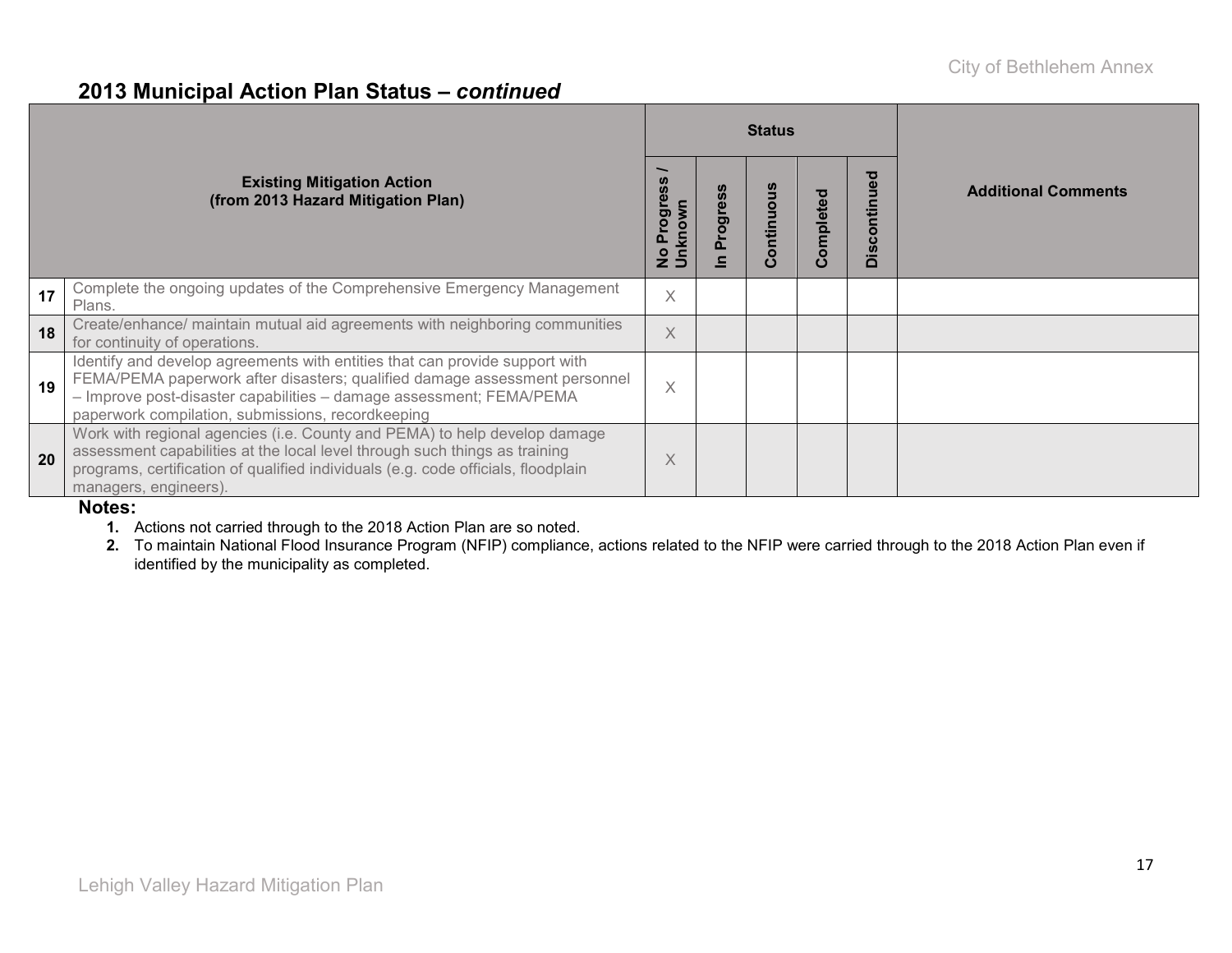# **2018 Mitigation Action Plan**

|                | <b>Mitigation Action</b>                                                                                                                                                                                                                                                                                                                                                                                                                    | <b>Mitigation</b><br><b>Technique</b><br><b>Category</b> | Hazard(s)<br><b>Addressed</b> | <b>Priority</b><br>(H/M/L) | <b>Estimated</b><br>Cost | <b>Potential</b><br><b>Funding</b>                                                             | <b>Lead Agency /</b><br><b>Department</b> | Implementation<br><b>Schedule</b>      | <b>Applies to</b><br>New and /<br>or Existing<br><b>Structures</b> |
|----------------|---------------------------------------------------------------------------------------------------------------------------------------------------------------------------------------------------------------------------------------------------------------------------------------------------------------------------------------------------------------------------------------------------------------------------------------------|----------------------------------------------------------|-------------------------------|----------------------------|--------------------------|------------------------------------------------------------------------------------------------|-------------------------------------------|----------------------------------------|--------------------------------------------------------------------|
| 1              | Sand Island Flood Protection (100<br>W. River Street) - Restore \ harden<br>bank or install a levee along the<br>creek in the park area. Park and<br>recreation facilities are damaged by<br>floodwaters from the Monocacy<br>Creek. This area has flooded on<br>numerous occasions in the last 10<br>vears.                                                                                                                                | Structure and<br>Infrastructure                          | Flood                         | High                       | High                     | Mitigation<br>Grant<br>Funding<br>with City of<br><b>Bethlehem</b><br>funds for<br>local match | Dept. of Parks<br>and Public<br>Property  | Long-Term<br>(depending on<br>funding) | Existing                                                           |
| $\overline{2}$ | Westmont, Dearborn, Norwood<br>Acquisitions (1800 blk. Westmont,<br>1800 blk. Norwood, 800 blk.<br>Dearborn) - Acquire properties and<br>restrict land use. Six or more homes<br>in this area flood when the Saucon<br>Creek over flows its banks. This has<br>happened on numerous occasions in<br>the last 10 years. The water can be<br>up to 3 feet deep from street level.                                                             | Structure and<br>Infrastructure                          | Flood                         | High                       | High                     | Mitigation<br>Grant<br>Funding<br>with City of<br><b>Bethlehem</b><br>funds for<br>local match | Dept. of Parks<br>and Public<br>Property  | Long-Term<br>(depending on<br>funding) | Existing                                                           |
| 3              | Mauch Chunk Flood Protection and<br>Acquisition (1200 - 1400 Mauch<br>Chunk Road) - Restore\harden bank<br>or install a levee along creek; acquire<br>structures in area and restrict land<br>use. Two businesses in this area<br>sustain damage when the Monocacy<br>Creek overflows its banks. This area<br>has flooded on numerous occasions<br>in the last 10 years. One business is<br>retail and the second is a metal<br>fabricator. | Structure and<br>Infrastructure                          | Flood                         | High                       | High                     | Mitigation<br>Grant<br>Funding;<br>local match<br>funds TBD                                    | Dept. of Parks<br>and Public<br>Property  | Long-Term<br>(depending on<br>funding) | Existing                                                           |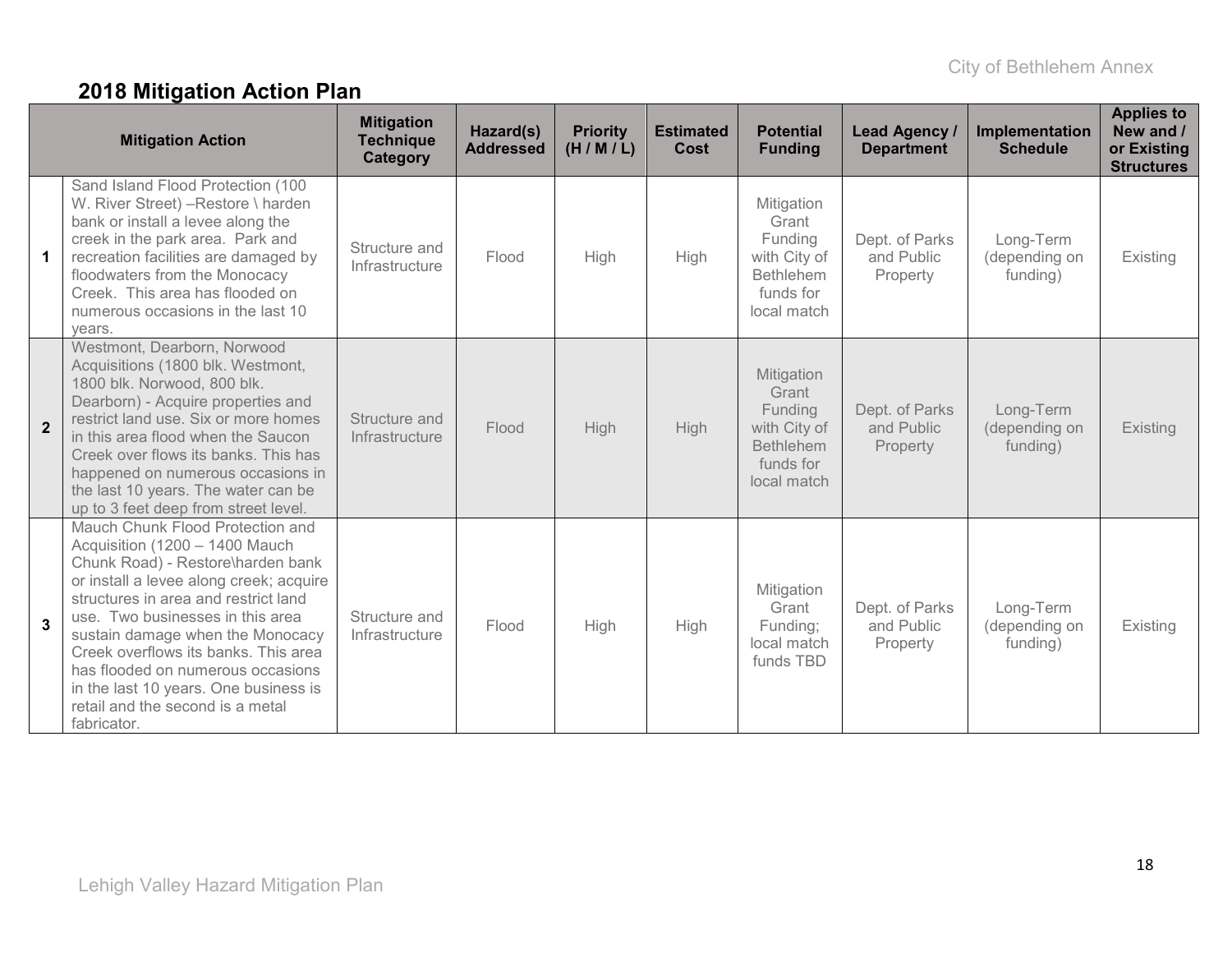|                         | <b>Mitigation Action</b>                                                                                                                                                                                                                                                                                                                                                                                                                                                                                                           | <b>Mitigation</b><br><b>Technique</b><br>Category | Hazard(s)<br><b>Addressed</b> | <b>Priority</b><br>(H/M/L) | <b>Estimated</b><br><b>Cost</b> | <b>Potential</b><br><b>Funding</b>                                                                                | <b>Lead Agency</b><br>/ Department                                                                                           | Implementation<br><b>Schedule</b>      | <b>Applies to</b><br>New and /<br>or Existing<br><b>Structures</b> |
|-------------------------|------------------------------------------------------------------------------------------------------------------------------------------------------------------------------------------------------------------------------------------------------------------------------------------------------------------------------------------------------------------------------------------------------------------------------------------------------------------------------------------------------------------------------------|---------------------------------------------------|-------------------------------|----------------------------|---------------------------------|-------------------------------------------------------------------------------------------------------------------|------------------------------------------------------------------------------------------------------------------------------|----------------------------------------|--------------------------------------------------------------------|
| $\overline{\mathbf{4}}$ | Monocacy Park Flood Protection (130<br>Illicks Mill Road) - Restore \ harden<br>bank or install a levee along the creek<br>in the park area. Park and recreation<br>facilities are damaged by floodwaters<br>from the Monocacy Creek. This area<br>has flooded on numerous occasions in<br>the last 10 years.                                                                                                                                                                                                                      | <b>Structure</b><br>and<br>Infrastructure         | Flood                         | High                       | <b>High</b>                     | Mitigation<br>Grant<br>Funding with<br>City of<br><b>Bethlehem</b><br>funds for<br>local match                    | Dept. of Parks<br>and Public<br>Property                                                                                     | Long-term<br>(depending on<br>funding) | Existing                                                           |
| 5 <sup>5</sup>          | Retrofit structures located in hazard-<br>prone areas to protect structures from<br>future damage, with repetitive loss and<br>severe repetitive loss properties as<br>priority.<br>Phase 1: Identify appropriate<br>candidates for retrofitting based on<br>cost-effectiveness versus relocation.<br>Phase 2: Where retrofitting is<br>determined to be a viable option, work<br>with property owners toward<br>implementation of that action based on<br>available funding from FEMA and local<br>match availability.            | <b>Structure</b><br>and<br>Infrastructure         | Flood                         | High                       | High                            | Mitigation<br>Grant<br>Funding with<br>City of<br>Bethlehem<br>funds for<br>local match                           | Municipality<br>(via Municipal<br>Engineer/NFIP<br>Floodplain<br>Administrator)<br>with support<br>from PEMA,<br><b>FEMA</b> | Long-term<br>(depending on<br>funding) | Existing                                                           |
| $6\phantom{1}$          | Purchase, or relocate structures<br>located in hazard- prone areas to<br>protect structures from future damage,<br>with repetitive loss and severe<br>repetitive loss properties as priority.<br>Phase 1: Identify appropriate<br>candidates for relocation based on<br>cost-effectiveness versus retrofitting.<br>Phase 2: Where relocation is<br>determined to be a viable option, work<br>with property owners toward<br>implementation of that action based on<br>available funding from FEMA and local<br>match availability. | <b>Structure</b><br>and<br>Infrastructure         | Flood                         | Medium-<br><b>High</b>     | High                            | <b>FEMA</b><br>Mitigation<br>Grant<br>Programs<br>and local<br>budget (or<br>property<br>owner) for<br>cost share | Municipality<br>(via Municipal<br>Engineer/NFIP<br>Floodplain<br>Administrator)<br>with support<br>from PEMA,<br><b>FEMA</b> | Long-term<br>(depending on<br>funding) | Existing                                                           |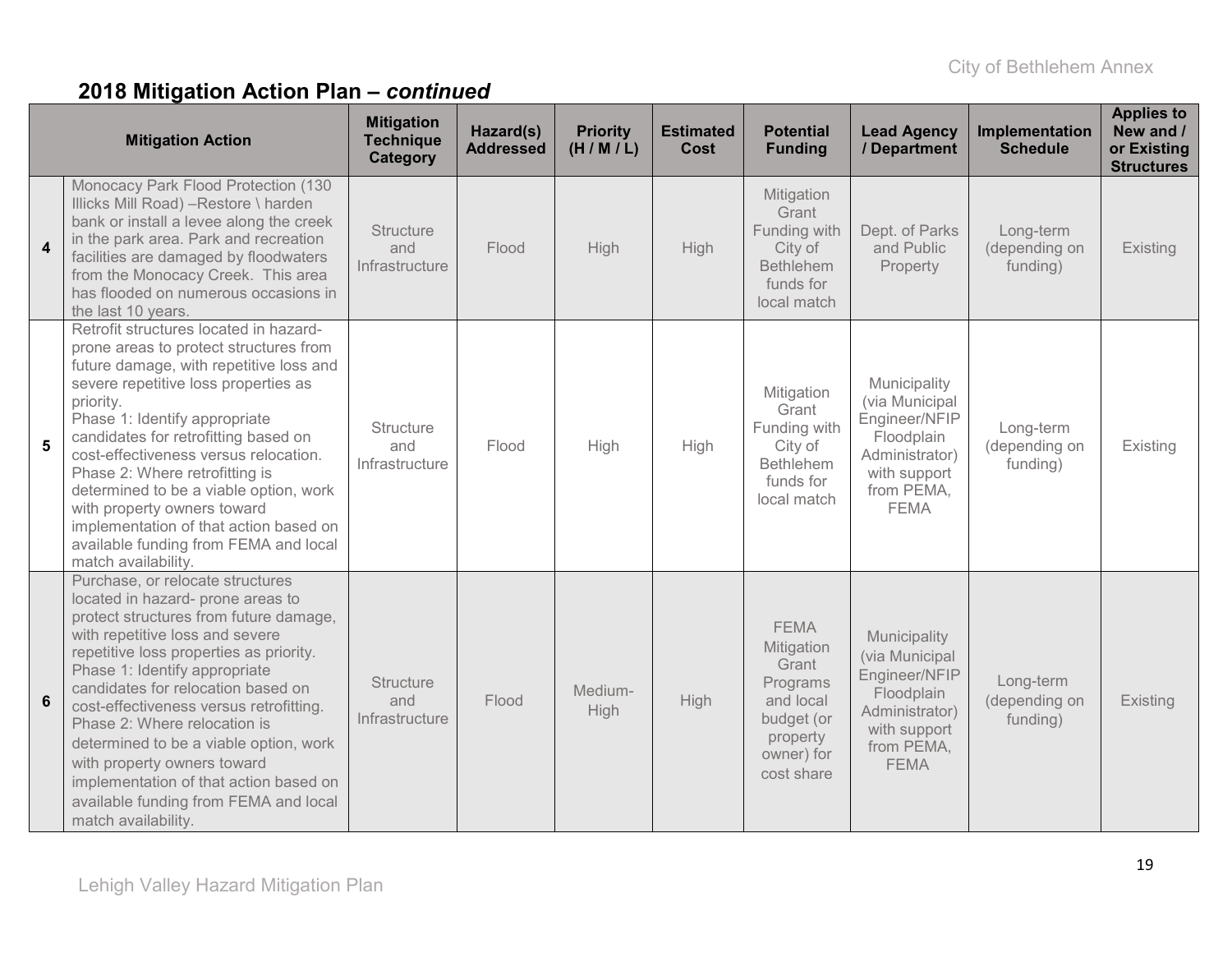|                | <b>Mitigation Action</b>                                                                                                                                                                                                                                                                                                                                                                                                                                                                                                             | <b>Mitigation</b><br><b>Technique</b><br>Category | Hazard(s)<br><b>Addressed</b> | <b>Priority</b><br>(H/M/L) | <b>Estimated</b><br>Cost | <b>Potential</b><br><b>Funding</b> | <b>Lead Agency</b><br>/ Department                                                                                               | Implementation<br><b>Schedule</b> | <b>Applies to</b><br>New and /<br>or Existing<br><b>Structures</b> |
|----------------|--------------------------------------------------------------------------------------------------------------------------------------------------------------------------------------------------------------------------------------------------------------------------------------------------------------------------------------------------------------------------------------------------------------------------------------------------------------------------------------------------------------------------------------|---------------------------------------------------|-------------------------------|----------------------------|--------------------------|------------------------------------|----------------------------------------------------------------------------------------------------------------------------------|-----------------------------------|--------------------------------------------------------------------|
| $\overline{7}$ | Maintain compliance with and good-<br>standing in the NFIP including<br>adoption and enforcement of<br>floodplain management requirements<br>(e.g. regulating all new and<br>substantially improved construction in<br>Special Hazard Flood Areas),<br>floodplain identification and mapping,<br>and flood insurance outreach to the<br>community.<br>Further, continue to meet and/or<br>exceed the minimum NFIP standards<br>and criteria through the following<br>NFIP- related continued compliance<br>actions identified below. | Local Plans<br>and<br>Regulations                 | Flood                         | High                       | $Low -$<br><b>Medium</b> | Municipal<br><b>Budget</b>         | Municipality<br>(via Municipal<br>Engineer/NFIP<br>Floodplain<br>Administrator)<br>with support<br>from PEMA,<br><b>ISO FEMA</b> | Ongoing                           | New &<br>Existing                                                  |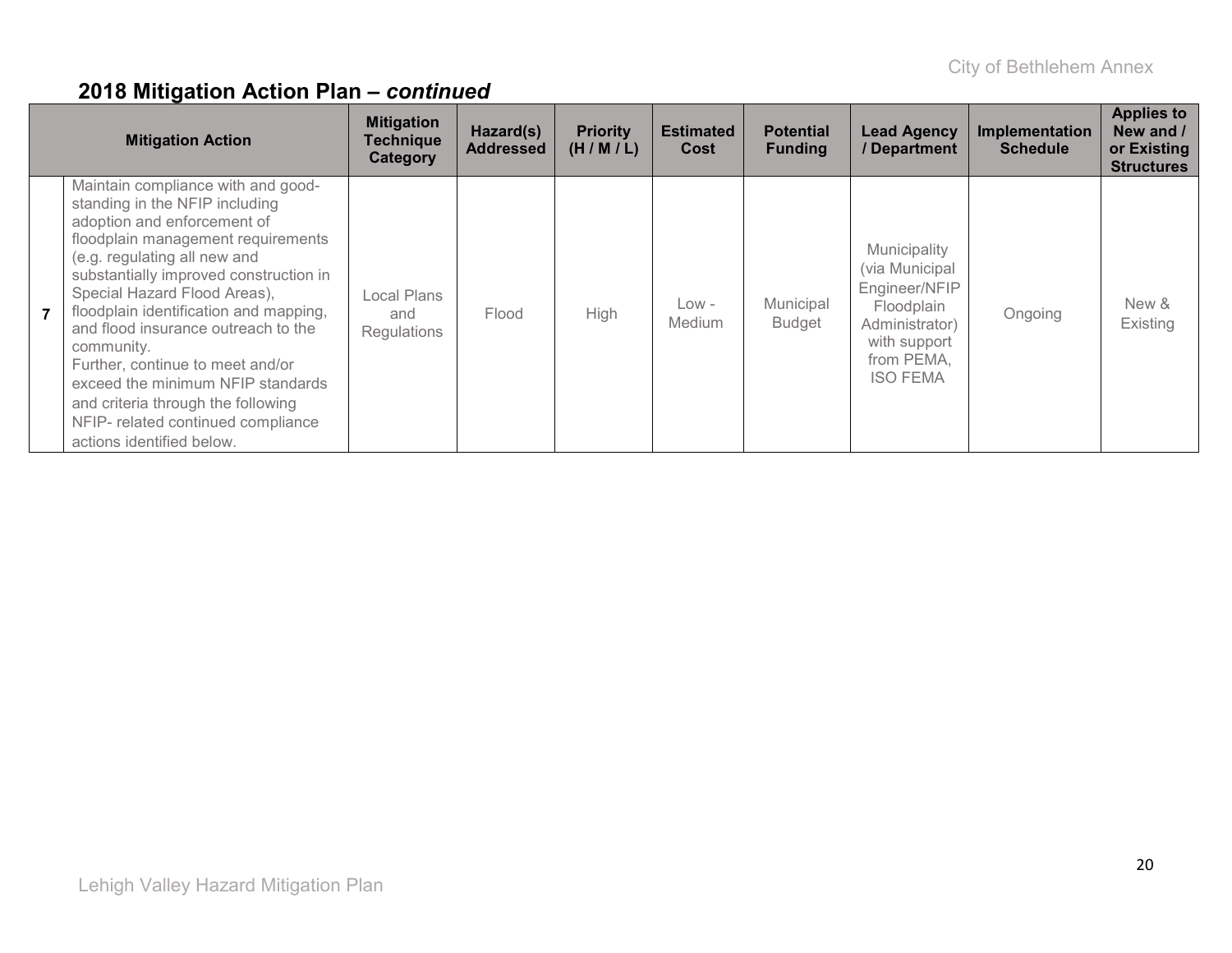|   | <b>Mitigation Action</b>                                                                                                                                                                                                                                                                                                                                                                                                                                                                                                                                                                                                                                                                                                                                                                                                                                                                                                                                                                                                                                                             | <b>Mitigation</b><br><b>Technique</b><br>Category | Hazard(s)<br><b>Addressed</b>      | <b>Priority</b><br>(H/M/L) | <b>Estimated</b><br>Cost | <b>Potential</b><br><b>Funding</b> | <b>Lead Agency</b><br>/ Department                                                                                           | Implementation<br><b>Schedule</b> | <b>Applies to</b><br>New and /<br>or Existing<br><b>Structures</b> |
|---|--------------------------------------------------------------------------------------------------------------------------------------------------------------------------------------------------------------------------------------------------------------------------------------------------------------------------------------------------------------------------------------------------------------------------------------------------------------------------------------------------------------------------------------------------------------------------------------------------------------------------------------------------------------------------------------------------------------------------------------------------------------------------------------------------------------------------------------------------------------------------------------------------------------------------------------------------------------------------------------------------------------------------------------------------------------------------------------|---------------------------------------------------|------------------------------------|----------------------------|--------------------------|------------------------------------|------------------------------------------------------------------------------------------------------------------------------|-----------------------------------|--------------------------------------------------------------------|
| 8 | Conduct and facilitate community and<br>public education and outreach for<br>residents and businesses to include,<br>but not be limited to, the following to<br>promote and effect natural hazard risk<br>reduction: Provide and maintain links<br>to the HMP website, and regularly<br>post notices on the County/municipal<br>homepage(s) referencing the HMP<br>webpages. Prepare and distribute<br>informational letters to flood<br>vulnerable property owners and<br>neighborhood associations, explaining<br>the availability of mitigation grant<br>funding to mitigate their properties,<br>and instructing them on how they can<br>learn more and implement mitigation.<br>Use email notification systems and<br>newsletters to better educate the<br>public on flood insurance, the<br>availability of mitigation grant funding,<br>and personal natural hazard risk<br>reduction measures.<br>Work with neighborhood associations,<br>civic and business groups to<br>disseminate information on flood<br>insurance and the availability of<br>mitigation grant funding. | Education<br>and<br>Awareness                     | All Hazards                        | High                       | $Low -$<br>Medium        | Municipal<br><b>Budget</b>         | Municipality<br>with support<br>from Planning<br>Partners,<br>PEMA, FEMA                                                     | Short-term                        | N/A                                                                |
| 9 | Begin and/or continue the process to<br>adopt higher regulatory standards to<br>manage flood risk (i.e. increased<br>freeboard, cumulative substantial<br>damage/improvements) and sinkhole<br>risk (e.g. carbonate bedrock<br>standards).                                                                                                                                                                                                                                                                                                                                                                                                                                                                                                                                                                                                                                                                                                                                                                                                                                           | <b>Local Plans</b><br>and<br>Regulations          | Flood;<br>Subsidence/<br>Sinkholes | High                       | Low                      | Municipal<br><b>Budget</b>         | Municipality<br>(via Municipal<br>Engineer/NFIP<br>Floodplain<br>Administrator)<br>with support<br>from PEMA,<br><b>FEMA</b> | Short-term                        | New &<br>Existing                                                  |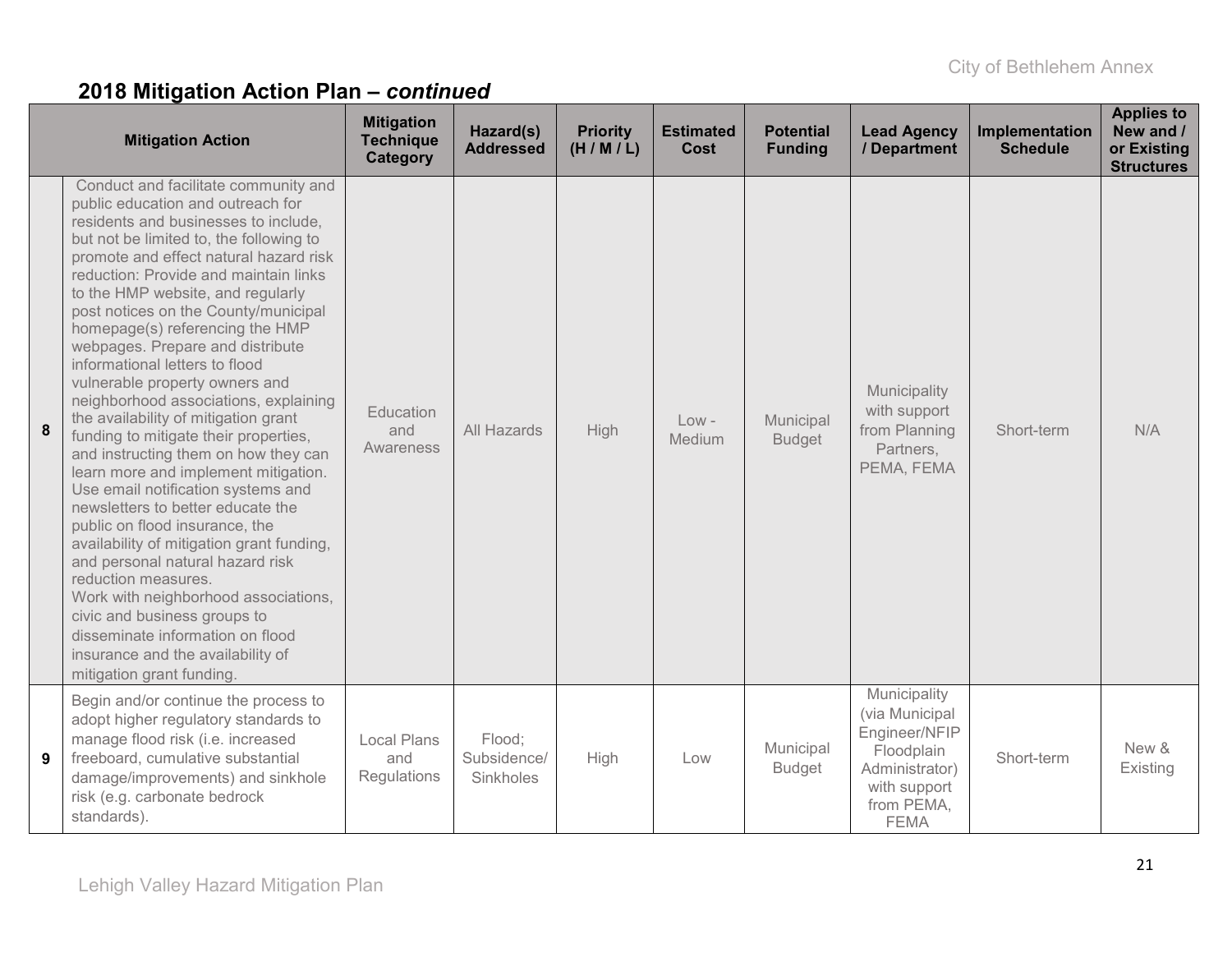|    | <b>Mitigation Action</b>                                                                                                                                                                                                                                                                                                                                                                                     | <b>Mitigation</b><br><b>Technique</b><br>Category | Hazard(s)<br><b>Addressed</b> | <b>Priority</b><br>(H/M/L) | <b>Estimated</b><br><b>Cost</b>           | <b>Potential</b><br><b>Funding</b>                                                                        | <b>Lead Agency</b><br>/ Department                                                                                             | Implementation<br><b>Schedule</b>       | <b>Applies to</b><br>New and /<br>or Existing<br><b>Structures</b> |
|----|--------------------------------------------------------------------------------------------------------------------------------------------------------------------------------------------------------------------------------------------------------------------------------------------------------------------------------------------------------------------------------------------------------------|---------------------------------------------------|-------------------------------|----------------------------|-------------------------------------------|-----------------------------------------------------------------------------------------------------------|--------------------------------------------------------------------------------------------------------------------------------|-----------------------------------------|--------------------------------------------------------------------|
| 10 | Determine if a Community Assistance<br>Visit (CAV) or Community Assistance<br>Contact (CAC) is needed, and<br>schedule if needed.                                                                                                                                                                                                                                                                            | <b>Local Plans</b><br>and<br>Regulations          | Flood                         | Medium                     | Low                                       | Municipal<br><b>Budget</b>                                                                                | <b>NFIP</b><br>Floodplain<br>Administrator<br>with support<br>from PADEP,<br>PEMA, FEMA                                        | Short-term                              | N/A                                                                |
| 11 | Have designated NFIP Floodplain<br>Administrator (FPA) become a<br>Certified Floodplain Manager through<br>the ASFPM and/or pursue relevant<br>continuing education training such as<br>FEMA Benefit-Cost Analysis.                                                                                                                                                                                          | Local Plans<br>and<br>Regulations                 | Flood                         | High                       | Low                                       | Municipal<br><b>Budget</b>                                                                                | <b>NFIP</b><br>Floodplain<br>Administrator                                                                                     | Short-term<br>(depending on<br>funding) | N/A                                                                |
| 12 | Participate in the Community Rating<br>System (CRS) to further manage flood<br>risk and reduce flood insurance<br>premiums for NFIP policyholders.<br>This shall start with the submission to<br>FEMA-DHS of a Letter of Intent to join<br>CRS, followed by the completion and<br>submission of an application to the<br>program once the community's<br>current compliance with the NFIP is<br>established. | <b>Local Plans</b><br>and<br>Regulations          | Flood                         | Medium                     | Low                                       | Municipal<br><b>Budget</b>                                                                                | <b>NFIP</b><br>Floodplain<br>Administrator<br>with support<br>from PADEP,<br>PEMA, FEMA                                        | Short-term                              | N/A                                                                |
| 13 | Obtain and archive elevation<br>certificates for NFIP compliance.                                                                                                                                                                                                                                                                                                                                            | <b>Local Plans</b><br>and<br>Regulations          | Flood                         | High                       | Low                                       | Municipal<br><b>Budget</b>                                                                                | <b>NFIP</b><br>Floodplain<br>Administrator                                                                                     | Ongoing                                 | N/A                                                                |
| 14 | Continue to support the<br>implementation, monitoring,<br>maintenance, and updating of this<br>Plan, as defined in Section 7.0                                                                                                                                                                                                                                                                               | All<br>Categories                                 | All Hazards                   | High                       | $Low -$<br>High (for<br>5-year<br>update) | Municipal<br>Budget,<br>possibly<br><b>FEMA</b><br>Mitigation<br>Grant<br>Funding for<br>5-year<br>update | Municipality<br>(via mitigation<br>planning point<br>of contacts)<br>with support<br>from Planning<br>Partners,<br><b>PEMA</b> | Ongoing                                 | New &<br>Existing                                                  |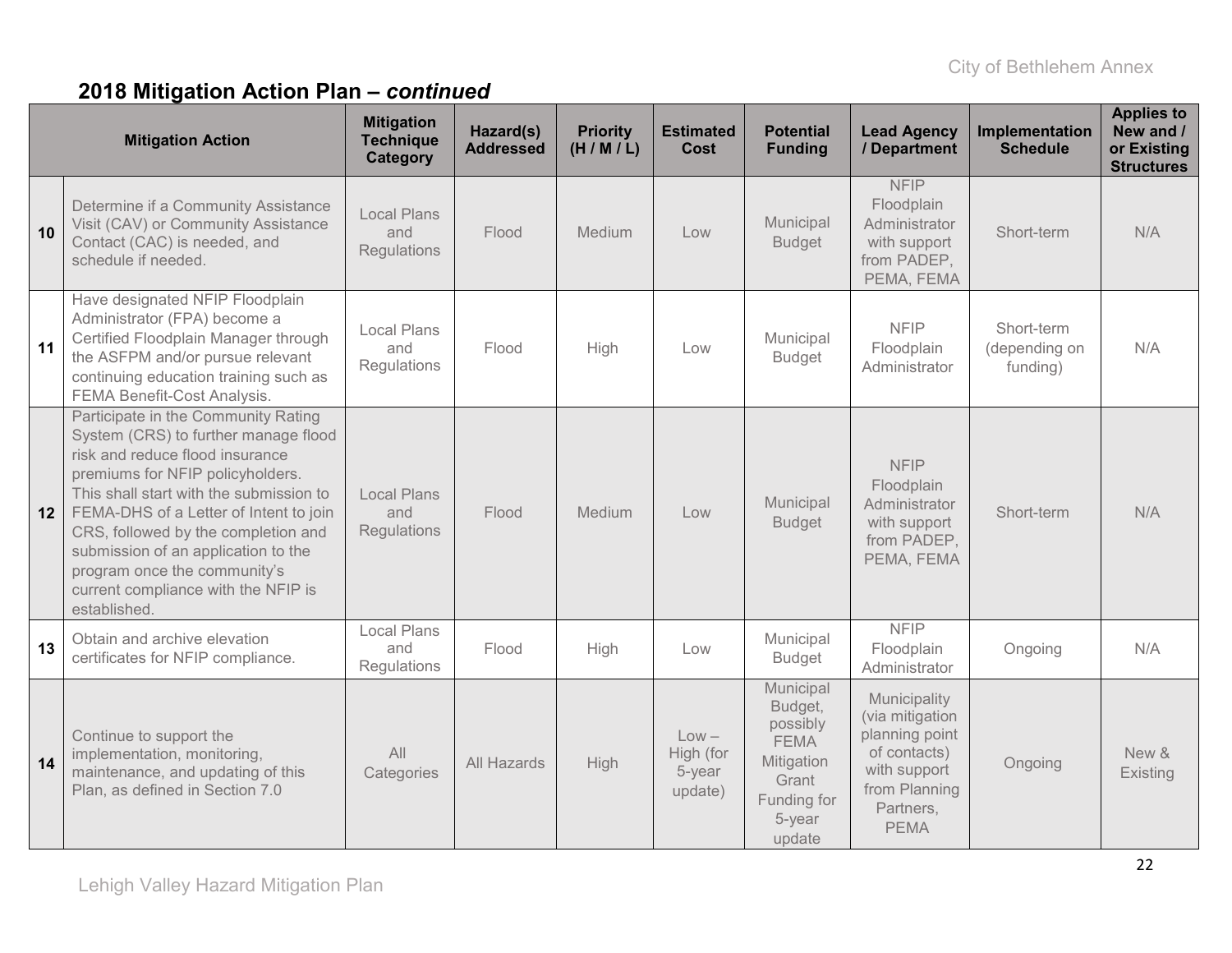|    | <b>Mitigation Action</b>                                                                                                                                                                                                                                                          | <b>Mitigation</b><br><b>Technique</b><br><b>Category</b> | Hazard(s)<br><b>Addressed</b> | <b>Priority</b><br>(H/M/L) | <b>Estimated</b><br>Cost | <b>Potential</b><br><b>Funding</b>                           | <b>Lead Agency</b><br>/ Department                                             | Implementation<br><b>Schedule</b>       | <b>Applies to</b><br>New and /<br>or Existing<br><b>Structures</b> |
|----|-----------------------------------------------------------------------------------------------------------------------------------------------------------------------------------------------------------------------------------------------------------------------------------|----------------------------------------------------------|-------------------------------|----------------------------|--------------------------|--------------------------------------------------------------|--------------------------------------------------------------------------------|-----------------------------------------|--------------------------------------------------------------------|
| 15 | Complete the ongoing updates of the<br><b>Comprehensive Emergency</b><br><b>Management Plans</b>                                                                                                                                                                                  | Local Plans<br>and<br>Regulations                        | All Hazards                   | High                       | Low                      | Municipal<br><b>Budget</b>                                   | Municipality<br>with support<br>from PEMA                                      | Ongoing                                 | New &<br>Existing                                                  |
| 16 | Create/enhance/ maintain mutual aid<br>agreements with neighboring<br>communities for continuity of<br>operations.                                                                                                                                                                | All<br>categories                                        | All Hazards                   | <b>High</b>                | Low                      | Municipal<br><b>Budget</b>                                   | Municipality w/<br>support from<br>Surrounding<br>municipalities<br>and County | Ongoing                                 | New &<br>Existing                                                  |
| 17 | Develop and maintain capabilities to<br>process FEMA/PEMA paperwork after<br>disasters; qualified damage<br>assessment personnel - Improve<br>post-disaster capabilities - damage<br>assessment; FEMA/PEMA paperwork<br>compilation, submissions, record<br>keeping.              | Education<br>and<br>Awareness                            | All Hazards                   | Medium                     | Medium                   | Municipal<br><b>Budget</b>                                   | Municipality<br>with support<br>from County,<br>PEMA, FEMA                     | Short-term                              | N/A                                                                |
| 18 | Work with regional agencies (i.e.<br>County and PEMA) to help develop<br>damage assessment capabilities at<br>the local level through such things as<br>training programs, certification of<br>qualified individuals (e.g. code<br>officials, floodplain managers,<br>engineers). | Education<br>and<br>Awareness                            | All Hazards                   | Medium                     | <b>Medium</b>            | Municipal<br>budget,<br><b>FEMA</b><br>HMA grant<br>programs | Municipality<br>with support<br>from County,<br><b>PEMA</b>                    | Short-term<br>(depending on<br>funding) | N/A                                                                |

#### **Notes:**

#### *Estimated Costs:*

- Where actual project costs have been reasonable estimated: Low = < \$10,000; Medium = \$10,000 to \$100,000; High = > \$100,000;
- Where actual project costs cannot reasonably be established at this time:
	- **Low** = Possible to fund under existing budget. Project is part of, or can be part of an existing on-going program. **Medium** = Could budget for under existing work plan, but would require a reapportionment of the budget or a budget amendment, or the cost of the project would have to be spread over multiple years.
	- **High** = Would require an increase in revenue via an alternative source (i.e., bonds, grants, fee increases) to implement. Existing funding levels are not adequate to cover the costs of the proposed project.